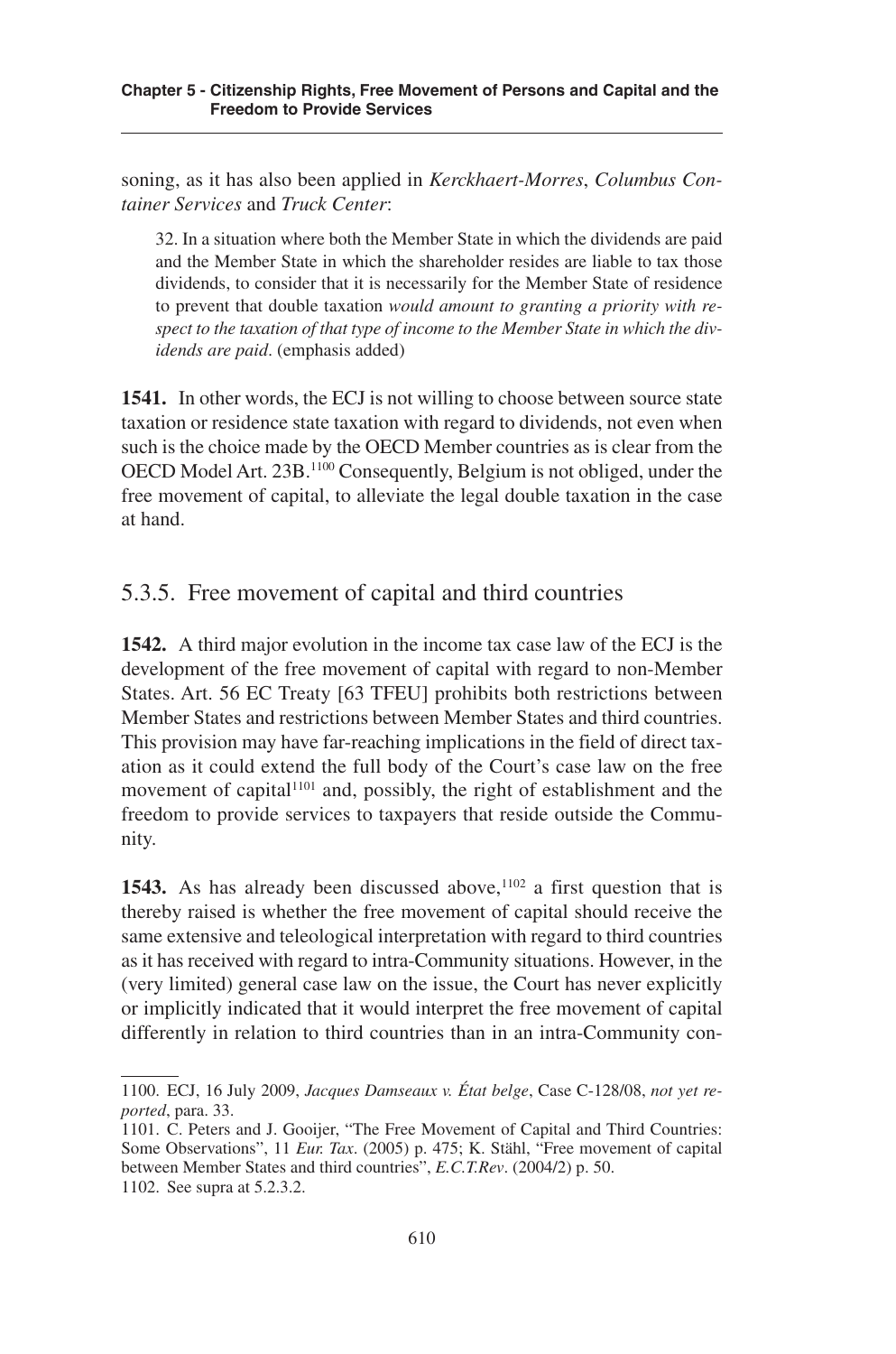text. As will be seen in the present subsection, the Court has taken the same path in its case law on direct taxation.

**1544.** This raises a number of other issues. The so-called "grandfathering" clause of Art.  $57(1)$  EC Treaty provides that the restrictions which existed on 31 December 1993 under national or Community law in respect of thirdcountry free movement of capital and involving direct investment – including in real estate – establishment, the provision of financial services or the admission of securities to capital markets, can be maintained. In other words, national measures that restrict the free movement of capital with third countries will be upheld if (i) they were in force prior to 31 December 1993 and (ii) they relate to the above-mentioned transactions. The ECJ will therefore be confronted with defining the concepts of an "existing restriction" and of "direct investment".

**1545.** An even more interesting issue relates to the borderline between the scope of the free movement of capital on the one hand and that of the right of establishment and the freedom to provide services on the other. In the relation with the freedom to provide services, Elmer A-G had submitted in his opinion on the *Svensson and Gustavsson* case that any restriction on the free movement of capital was subordinated to the restriction that existed vis-à-vis the freedom to provide services. He suggested examining the case under the free movement of services only, implying that the application of both freedoms are mutually exclusive.<sup>1103</sup> The ECJ disagreed, however, and applied the rules governing services and those governing capital movements cumulatively and concluded that the national legislation was contrary to *both*. 1104

**1546.** A similar problem arose with regard to the right of establishment since the EC Treaty equally does not in any way expand the scope thereof to third countries. In its case law that did not relate to third countries, the Court has drawn the line between "capital" and "establishment" on the basis of the ability of a shareholder to have a definite influence on the decisions of the company and to determine the activities thereof.<sup>1105</sup> In other words,

<sup>1103.</sup> A-G Elmer, Opinion of 17 May 199, *Svensson and Gustavsson*, Case C-484/93, *E.C.R.* 1995, p. I-3955, paras. 8-11.

<sup>1104.</sup> ECJ, 14 November 199, *Peter Svensson and Lena Gustavsson v. Ministre du Logement et de l'Urbanisme*, Case C-484/93, *E.C.R.* 1995, p. I-3955, paras. 8 and 11; see also supra at 5.3.3.7.

<sup>1105;</sup> ECJ, 13 April 2000, *C. Baars v. Inspecteur der Belastingen Particulieren/Ondernemingen Gorinchem*, Case C-21/98, *E.C.R.* 2000, p. I-2787, para. 22; ECJ, 21 November 2002, Case C-436/00, *X and Y v. Riksskatteverket*, C-436/00, *E.C.R.* 2002, p. I-10829, para. 37; ECJ, 12 September 2006, *Cadbury Schweppes plc, Cadbury Schweppes*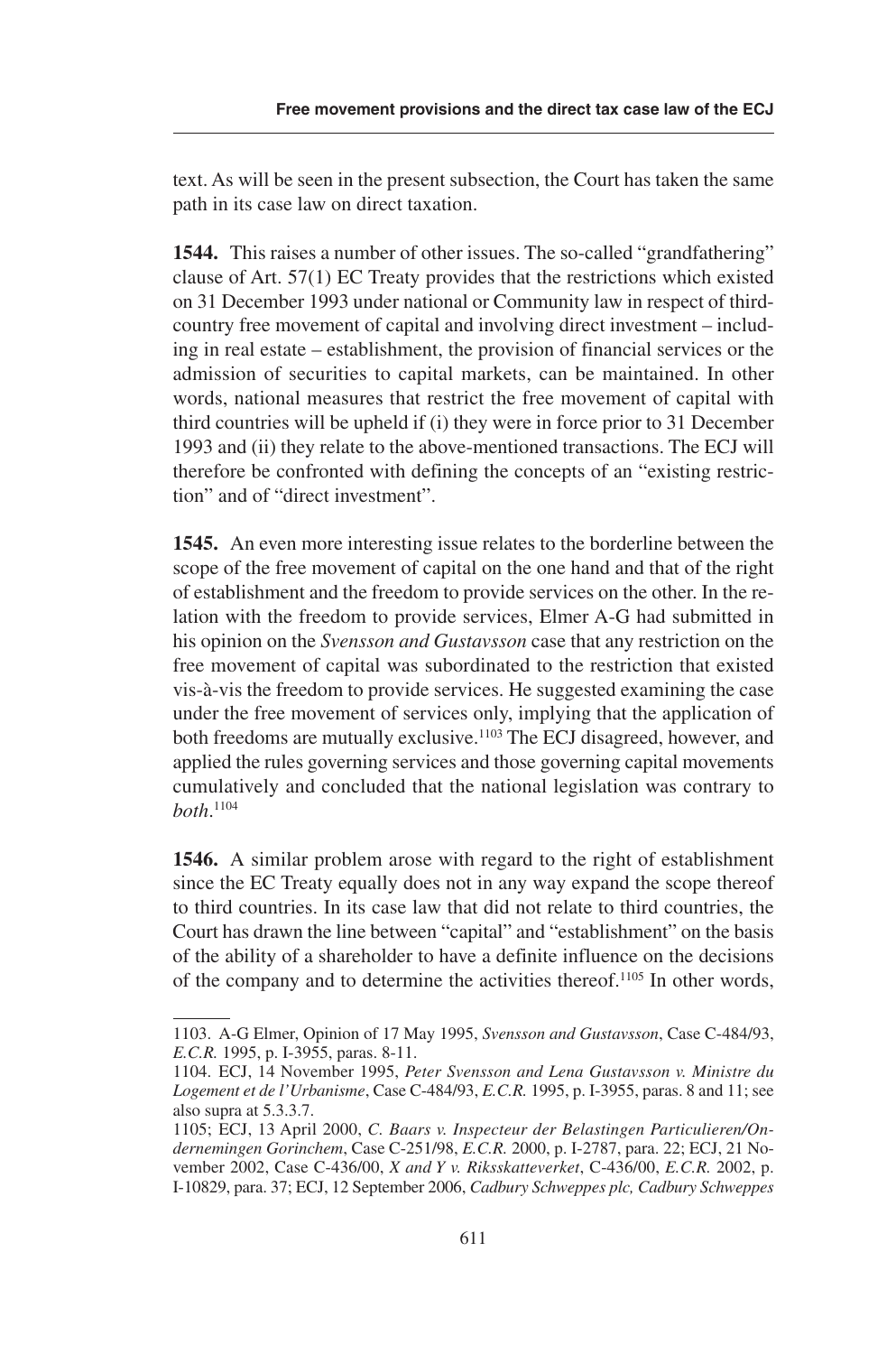when the ties between shareholder and the company become close enough so that the former can exert a definite influence on the latter, the case is dealt with under the right of establishment. In cases such as *Konle*, <sup>1106</sup> *X AB and YAB*<sup>,1107</sup> *Baars*,<sup>1108</sup> *Metallgesellschaft*,<sup>1109</sup> *X and Y*<sup>1110</sup> and *Bouanich*,<sup>1111</sup> however, the Court implied that the boundary between the two freedoms was little more than a matter of convenience: it was sufficient that a national measure ran contrary to the right of establishment in order to preclude it, without it being necessary to also examine it under the free movement of capital, or vice versa in the *Konle* case. There was no indication that the scopes of application of the free movement rights could be mutually exclusive. <sup>1112</sup> Moreover, Advocate-Generals Saggio, Alber, Tizzano and Kokott explicitly provided that two freedoms could be applicable simultaneously,<sup>1113</sup> without being contradicted on that point by the ECJ.

1110. ECJ, 21 November 2002, Case C-436/00, *X and Y v. Riksskatteverket*, C-436/00, *E.C.R.* 2002, p. I-10829, paras. 66-68.

1111. ECJ, 19 January 2006, *Margaretha Bouanich v. Skatteverket*, Case C-26/04, *E.C.R.* 2006, p. I-923, para. 57.

1112. C. Panayi, "The Fundamental Freedoms and Third Countries: Recent Perspectives", *Eur. Tax.* (2008) p. 73; Smit, "The relationship between the free movement of capital and the other EC Treaty freedoms in third country relationships in the field of direct taxation: a question of exclusivity, parallelism or causality?", op. cit., p. 252; Dahlberg, *Direct Taxation in Relation to the Freedom of Establishment and the Free Movement of Capital*, op. cit., p. 290; Mitroyanni, "Exploring the Scope of the Free Movement of Capital in Direct Taxation", op. cit., p. 5; Stähl, "Free movement of capital between Member States and third countries", op. cit., pp. 48-49; U. Haferkamp, *Die Kapitalverkehrsfreiheit im System der Grundfreiheiten des EG-Vertrags*, op. cit., pp. 193-194; Peters, "Capital movements and taxation in the EC", op. cit., p. 6; Schön, "Europaische Kapitalverkehrsfreiheit und nationales Steuerrecht"*,* op. cit., p. 749.

*Overseas Ltd v. Commissioners of Inland Revenue*, Case C-196/04, *E.C.R*. 2006, p. I-799, para. 31.

<sup>1106.</sup> ECJ, 1 June 1999, *Konle*, C-302/97, *E.C.R.* 1999, p. I-3099, para. 55.

<sup>1107.</sup> ECJ, 18 November 1999, *X AB and Y AB v. Riksskatteverket*, Case C-200/98, *E.C.R.* 1999, p. I-8261, para. 30.

<sup>1108.</sup> ECJ, 13 April 2000, *C. Baars v. Inspecteur der Belastingen Particulieren/Ondernemingen Gorinchem*, Case C-21/98, *E.C.R.* 2000, p. I-2787, para. 42.

<sup>1109.</sup> ECJ, 8 March 2001, *Metallgesellschaft Ltd and Others, Hoechst AG v. Commissioners of Inland Revenue*, Joined Cases C-397/98 and C-410/98, *E.C.R.* 2001, p. I-1727, para. 75; see also supra para. 1061.

<sup>1113.</sup> Saggio A-G, Opinion of 3 June 1999, *X AB and Y AB v. Riksskatteverket*, Case C-200/98, *E.C.R.* 1999, p. I-8261, para. 32 and Alber A-G, Opinion of 14 October 1999, *C. Baars v. Inspecteur der Belastingdienst Particulieren/Ondernemingen Gorinchem*, Case C-251/98, *E.C.R.* 2000, p. I-2787, paras. 48 and 50; Tizzano A-G, Opinion of 7 July 2005, *SEVIC Systems*, case C-411/03, *E.C.R.* 2005, p. I-10805, paras. 42 and 76; Kokott A-G, Opinion of 15 July 2005, *Margaretha Bouanich v. Skatteverket*, Case C-265/04, *E.C.R*. 2006, p. I-923, paras. 72-73.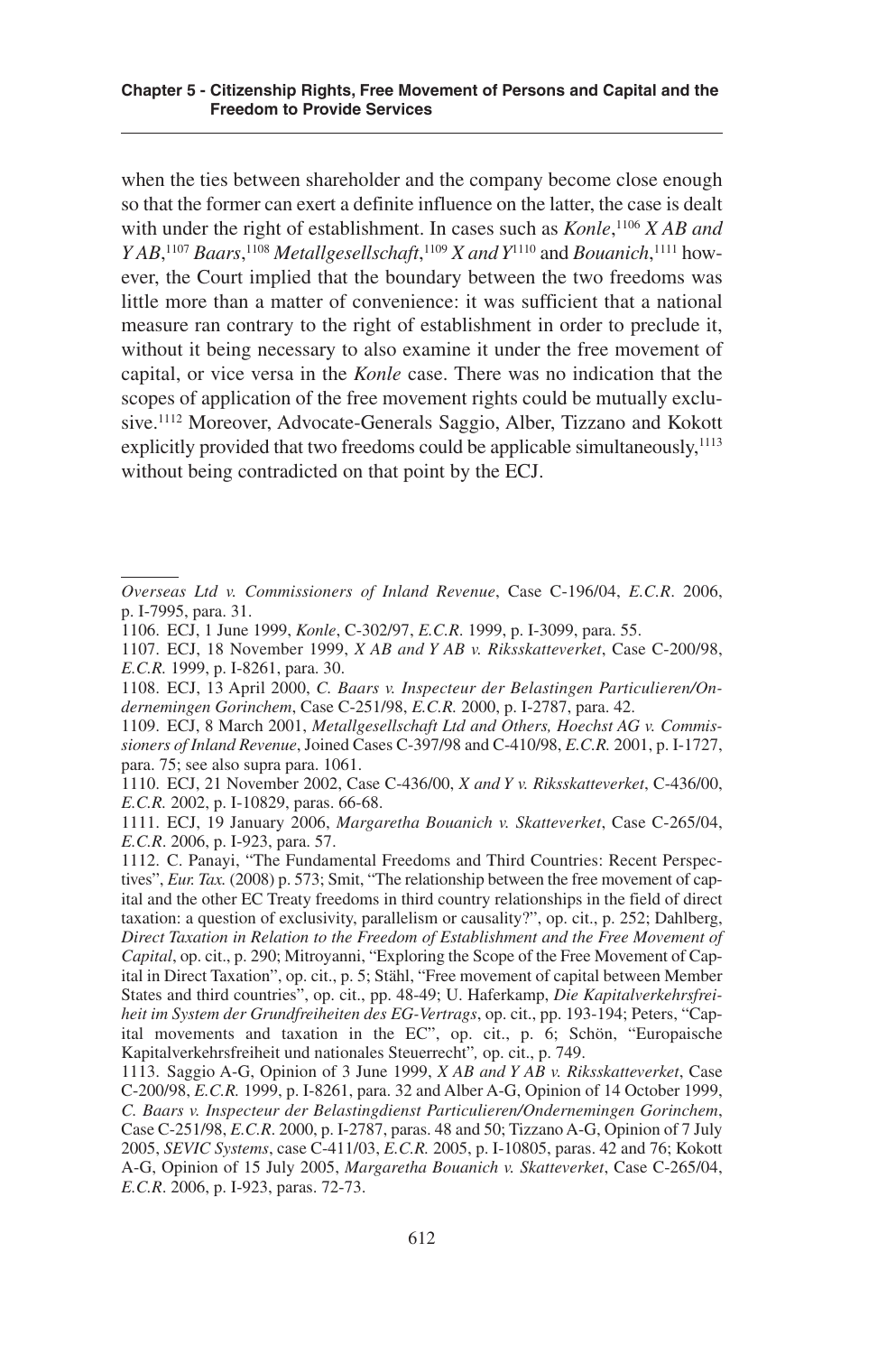**1547.** Some legal scholars refer to para. 26 of the aforementioned opinion of Advocate-General Alber in the *Baars* case to indicate the opposite position. Nevertheless, Alber A-G made very clear in paras. 30 and 48 of his opinion on the *Baars* case that the respective scopes of the free movement of capital and of the right of establishment were not mutually exclusive. 1114 The innovative feature of Alber's opinion is to be found in the fact that he searches for the Treaty freedom the importance of which is preponderant in the light of the national measure concerned. Once such a preponderant freedom can be found, the obstacles to the other freedom(s) that may also be caused by the national measure are of a subordinate nature and do not merit an independent examination under such other freedoms. It will become clear in the following discussion on the ECJ's jurisprudence that the Court has not forgotten this approach of Alber A-G.

**1548.** Following an extensive analysis of the preceding case law, Advocate-General Stix-Hackl equally comes to the conclusion in her opinion on the *Fidium Finanz* case (discussed hereinafter) that nothing in the case law of the ECJ would prevent the simultaneous application of the free movement of capital and the freedom to provide services.<sup>1115</sup> Moreover, why would Art.  $57(1)$  EC Treaty grandfather restrictions regarding activities of direct investment (including in real estate), establishment and the provision of financial services in third country relations if those kinds of transactions could never fall within the scope of Art. 56 EC Treaty?<sup>1116</sup>

**1549.** A minority of legal scholars, on the other hand, have proposed that the scope of the free movement of capital and that of the right of establishment are mutually exclusive.<sup>1117</sup> Advocate-General Tesauro also expressed

<sup>1114.</sup> Alber A-G, Opinion of 14 October 1999, *C. Baars v. Inspecteur der Belastingdienst Particulieren/Ondernemingen Gorinchem*, Case C-21/98, *E.C.R*. 2000, p. I-2787, para. 30 reads: "The Court concluded that both the rules on the free movement of capital and those on the right of establishment were applicable. There is therefore a third rule governing the relationship between the two freedoms: 3. Where there is direct intervention affecting both the free movement of capital and the right of establishment, both fundamental freedoms apply, and the national measure must satisfy the requirements of both." And para. 48 reads: "I have already shown that a national measure may fall within the ambit of a number of fundamental freedoms. In the present case, therefore, the fact that freedom of establishment is in point does not preclude the simultaneous application of the rules on capital movements*.*"

<sup>111.</sup> Stix-Hackl A-G, Opinion of 16 March 2006, Fidium Finanz v. Bundesanstalt für Finanzdienstleistungsaufsicht, Case C-452/04, *E.C.R.* 2006, p. I-9521, para. 41 et seq. 1116. Cordewener, Kofler and Schindler, "Free Movement of Capital, Third Country Relationships and National Tax Law: An Emerging Issue before the ECJ", op. cit., p. 113. 1117. Ohler, *Die Fiskalische Integration in der Europäischen Gemeinschaft*, op. cit., pp. 142-143; Freitag, "Mitgliedstaatliche Beschränkungen des Kapitalverkehrs und Europäisches Gemeinschaftsrecht", op. cit., p. 190.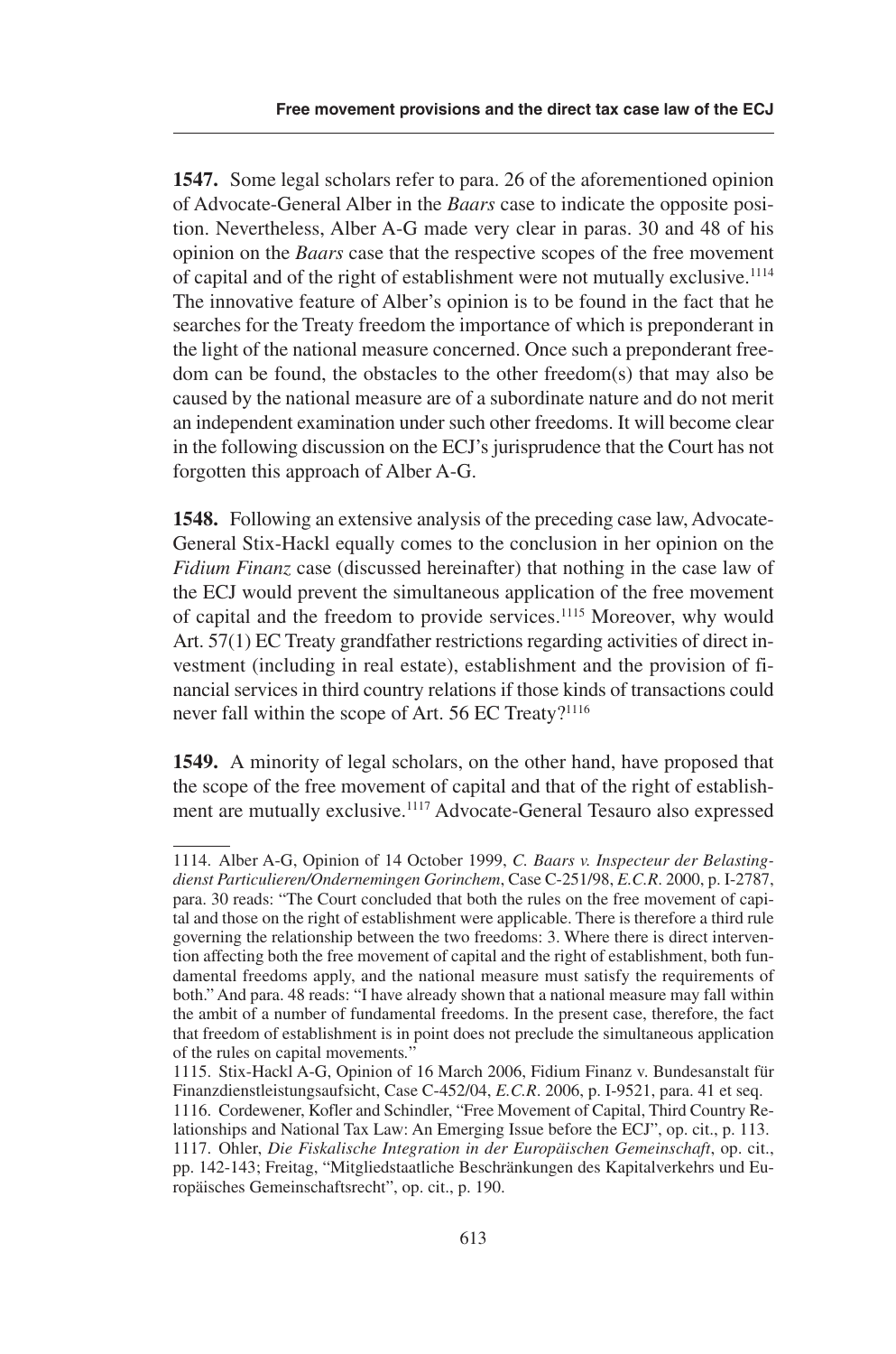similar concerns in his opinion on the earlier *Safir* case<sup>1118</sup> on the cumulative application of the free movement of capital and the *freedom to provide services* as this might undermine the differing Treaty framework between these two freedoms:

16. Furthermore, indiscriminate application of the provisions of the Treaty governing services and capital might be further precluded by the fact that the scope of the prohibition laid down in Article 9, on the one hand, and that laid down in Article 73b of the Treaty, on the other, is different. While freedom to provide services is, of course, subject only to the exceptional restrictions permitted or envisaged by Article 56 (and, on the conditions reviewed below, to restrictions justified by overriding requirements), free movement of capital, on the other hand, is subject to the broader restriction laid down in Article 73d(a), which expressly permits the enactment of fiscal provisions which distinguish between taxpayers on grounds of residence (even though, under the 'classic' formula, they must not constitute a means of arbitrary discrimination or a disguised restriction). *This is a subtle difference in the ambit of the two provisions which makes it even more important for their respective scopes of application to be determined accurately.*

17. […] This should be done on the basis of the criteria laid down in the caselaw existing prior to Svensson: *if the measure at issue directly restricts the transfer of capital, rendering it impossible or more difficult*, for example by subjecting it to mandatory authorisation or in any event by imposing currency restrictions, *Article 73b et seq. of the Treaty will apply*; if, conversely, *it only indirectly restricts movement of capital* and primarily constitutes a non-monetary restriction on the freedom to provide services, *then Article 59 et seq. of the Treaty will apply*. <sup>1119</sup> (emphasis added)

**1550.** The Court, however, deemed it unnecessary to examine the legislation at issue in *Safir* under the free movement of capital only because it had already established an infringement under the freedom to provide services. 1120

<sup>1118.</sup> Tesauro A-G, Opinion of 23 September 1997, *Jessica Safir v. Skattemyndigheten i Dalarnas Län, formerly Skattemyndigheten i Kopparbergs Län* Case C-118/96, *E.C.R.* 1998, p. I-1897, paras. 15-17.

<sup>1119.</sup> Id., paras. 15-17 with reference to ECJ, 24 October 1978, *Société générale alsacienne de banque SA v. Walter Koestler*, Case 1/78, *E.C.R.* 1978, p. 1971; ECJ, 11 November 1981, *Criminal proceedings against Guerrino Casati*, Case 203/80, *E.C.R*. 1981, p. 2595; ECJ, 23 February 1995, *Criminal proceedings against Aldo Bordessa and others*, Joined Cases C-358/93 and C-416/93, *E.C.R.* 1995, p. I-361.

<sup>1120.</sup> ECJ, 28 April 1998, *Jessica Safir v. Skattemyndigheten i Dalarnas Län, formerly Skattemyndigheten i Kopparbergs Län* Case C-118/96, *E.C.R.* 1998, p. I-1897, para. 3; see also ECJ, 1 December 1998, *Ambry*, Case C-410/96, *E.C.R.* 1998, p. I-7875, para. 39; ECJ, 3 October 2002, *Rolf Dieter Danner*, Case C-136/00, *E.C.R.* 2002, para. 8; ECJ, 26 June 2003, *Försäkringsaktiebolaget Skandia (publ), Ola Ramstedt v. Riksskatteverket*, Case C-422/01, *E.C.R.* 2003, p. I-6817, para. 60.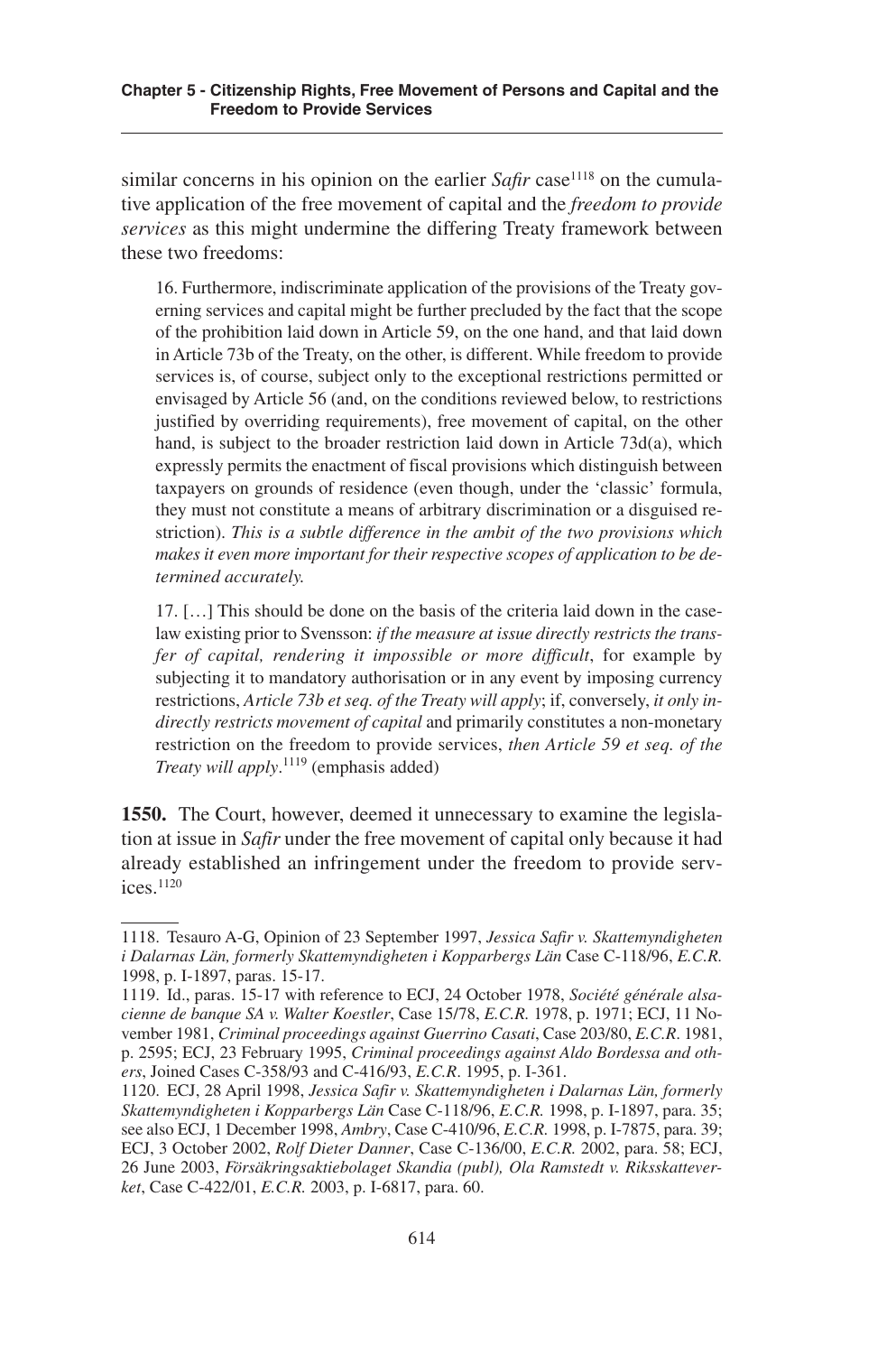#### .3..1. *Fidium Finanz*

**1551.** The judgment in the non-tax *Fidium Finanz* case, however, took another direction different from that of Tesauro A-G in the *Safir* case. <sup>1121</sup> Fidium Finanz is a company incorporated under Swiss law, which has its registered office and central administration in Switzerland. Fidium Finanz offers small value unsecured loans to borrowers in Germany at high rates of interest. About 90% of its loans are granted to German residents. Fidium Finanz has no business establishment in Germany and its business is conducted entirely over the Internet. The German consumer authorities issued a prohibition against Fidium Finanz, which prevented it from using banks in Germany to make loans and collect repayments and interest. Fidium Finanz brought proceedings against the consumer credit authority, on the basis that the prohibition contravened Art. 6 EC. As such, *Fidium Finanz* is not a case on direct taxation, yet the analysis made by the ECJ on the applicability of the free movement of capital vis-à-vis the other freedoms is very relevant to the following income tax cases.

**1552.** A reference for a preliminary ruling was made both under the free movement of capital and under the freedom to provide services. Advocate-General Stix-Hackl had analysed the question on the basis of both freedom to provide services and free movement of capital. <sup>1122</sup> In other words, she did not consider the matter as being subsumed exclusively under freedom to provide services. Nevertheless, according to the Advocate-General, the German authorities were entitled to rely on the Art.  $58(1)(b)$  EC Treaty grounds (public policy and public security) as justification for the restriction and for requiring a physical presence in Germany. The ECJ did not follow the Advocate-General's approach but reached the same conclusion.

**1553.** First, the ECJ provides that no order of priority between the free movement of capital and the freedom to provide services exists or can be inferred from the wording of Art.  $51(2)$  EC Treaty. Hence, the Court admits that it is principally possible that in certain specific cases a restriction caused by a national measure may simultaneously hinder the exercise of both freedoms. Where a national measure relates to the freedom to provide services and the free movement of capital at the same time, it is necessary, first, to consider to what extent the exercise of those fundamental liberties is af-

<sup>1121.</sup> ECJ, 3 October 2006, *Fidium Finanz v. Bundesanstalt für Finanzdienstleistungsaufsicht*, Case C-452/04, *E.C.R.* 2006, p. I-9521.

<sup>1122.</sup> Stix-Hackl A-G, Opinion of 16 March 2006, *Fidium Finanz v. Bundesanstalt für Finanzdienstleistungsaufsicht*, Case C-452/04, *E.C.R.* 2006, p. I-9521.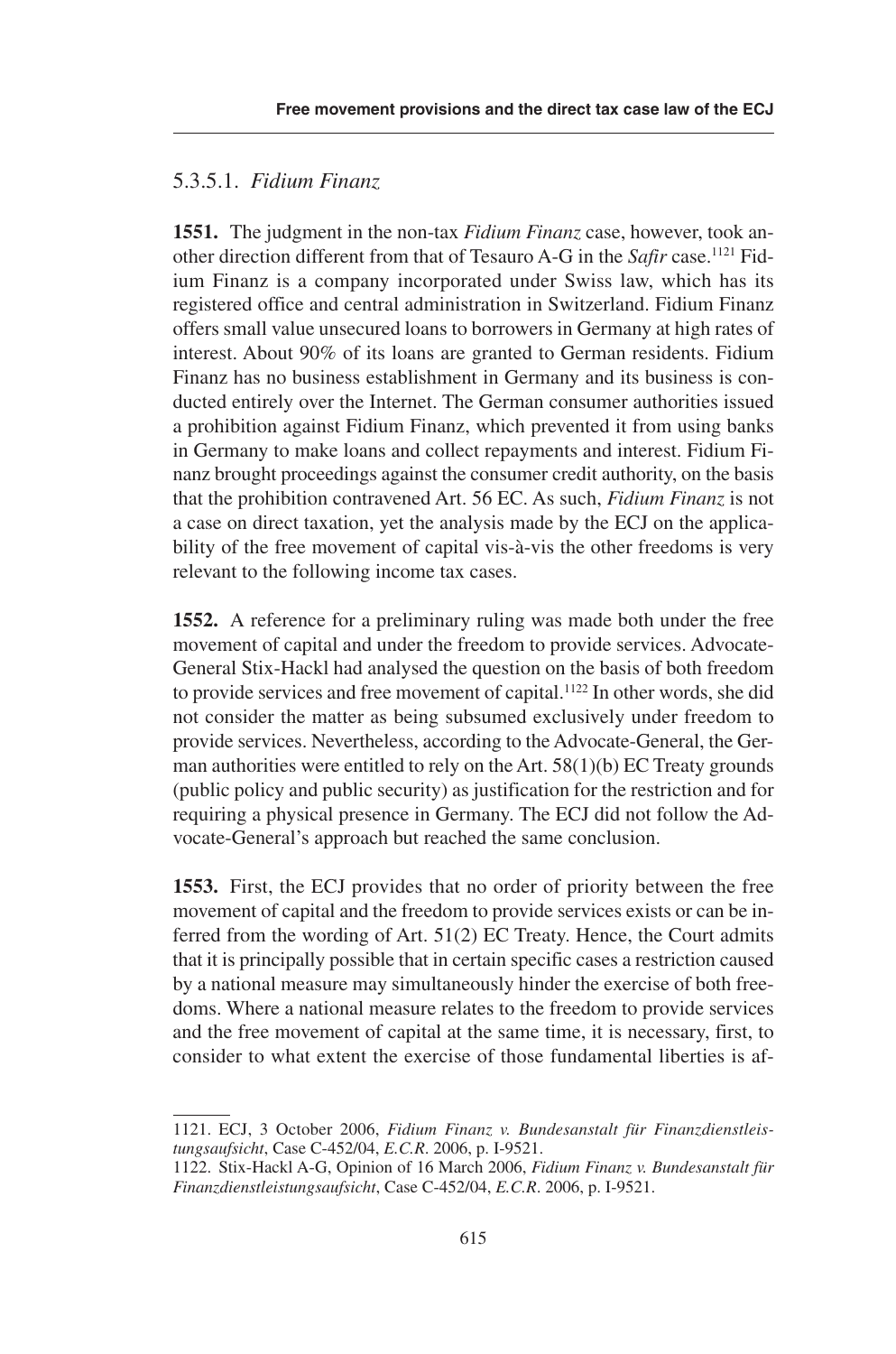fected and, second, whether, *in the circumstances of the main proceedings*, one of the freedoms prevails over the other. 1123

**1554.** First, the Court finds that the business of a credit institution consisting of granting credit, constitutes a service within the meaning of Art. 49 EC Treaty under reference to the preceding *Svensson and Gustavsson*<sup>1124</sup> and Parodi<sup>1125</sup> cases and to Directive 2000/12/EC relating to the taking up and pursuit of the business of credit institutions. <sup>1126</sup> On the other hand, loans and credits granted by non-residents to residents also feature under Heading VIII of Annex I to Directive 88/36,<sup>1127</sup> which means that the transactions can also be considered as movements of capital. Hence, according to the ECJ, it follows that the activity of granting credit on a commercial basis concerns, in principle, both the freedom to provide services within the meaning of Art. 49 EC Treaty and the free movement of capital within the meaning of Art. 56 EC Treaty.

**1555.** In relation to the free movement of capital, the ECJ acknowledges that it is possible that by making financial services offered by companies established in third countries less accessible to German clients, the rules effectively make those clients less inclined to have recourse to those services and therefore reduce cross-border financial traffic relating to those services. However, the impact on the cross-border movement of capital was merely "an unavoidable consequence of the restriction on the freedom to provide services."

**1556.** To the ECJ, on the facts of the case, the predominant consideration was the freedom to provide services rather than the free movement of capital. Since the rules in dispute impede access to the German financial mar-

<sup>1123.</sup> With reference to ECJ, 24 March 1994, *Her Majesty's Customs and Excise v. Gerhart Schindler and Jörg Schindler*, Case C-27/92, *E.C.R*. 1994, p. I-1039, para. 22; ECJ, 22 January 2002, *Canal Satélite Digital SL v. Administracíon General del Estado*, Case C-390/99, *E.C.R*. 2002, I-607, para. 31; ECJ, 2 March 2004, *Herbert Karner Industrie-Auktionen GmbH v. Troostwijk GmbH*, Case C-71/02, *E.C.R.* 2004, p. I-302, para. 46; ECJ, 14 October 2004, *Omega*, Case C-36/02, *E.C.R*. 2004, p. I-9609, para. 26; ECJ, 26 May 200, *Criminal proceedings against Marcel Burmanjer, René Alexander Van Der Linden and Anthony De Jong*, Case C-20/03, *E.C.R.* 2005, p. I-4133, para. 35.

<sup>1124.</sup> See supra at 5.3.3.7.

<sup>112.</sup> ECJ, 9 July 1997, *Société civile immobilière Parodi v. Banque H. Albert de Bary et Cie*, Case C-222/95, *E.C.R.* 1997, p. I-3899, para. 17.

<sup>1126.</sup> Directive 2000/12/EC of the European Parliament and of the Council of 20 March 2000 relating to the taking up and pursuit of the business of credit institutions, *O.J.* L 126, 26 May 2000, pp. 1-59.

<sup>1127.</sup> Council Directive 88/361/EEC of 24 June 1988 for the implementation of Article 67 of the Treaty, *O.J.* L178, 8 July 1988, pp. 5-18.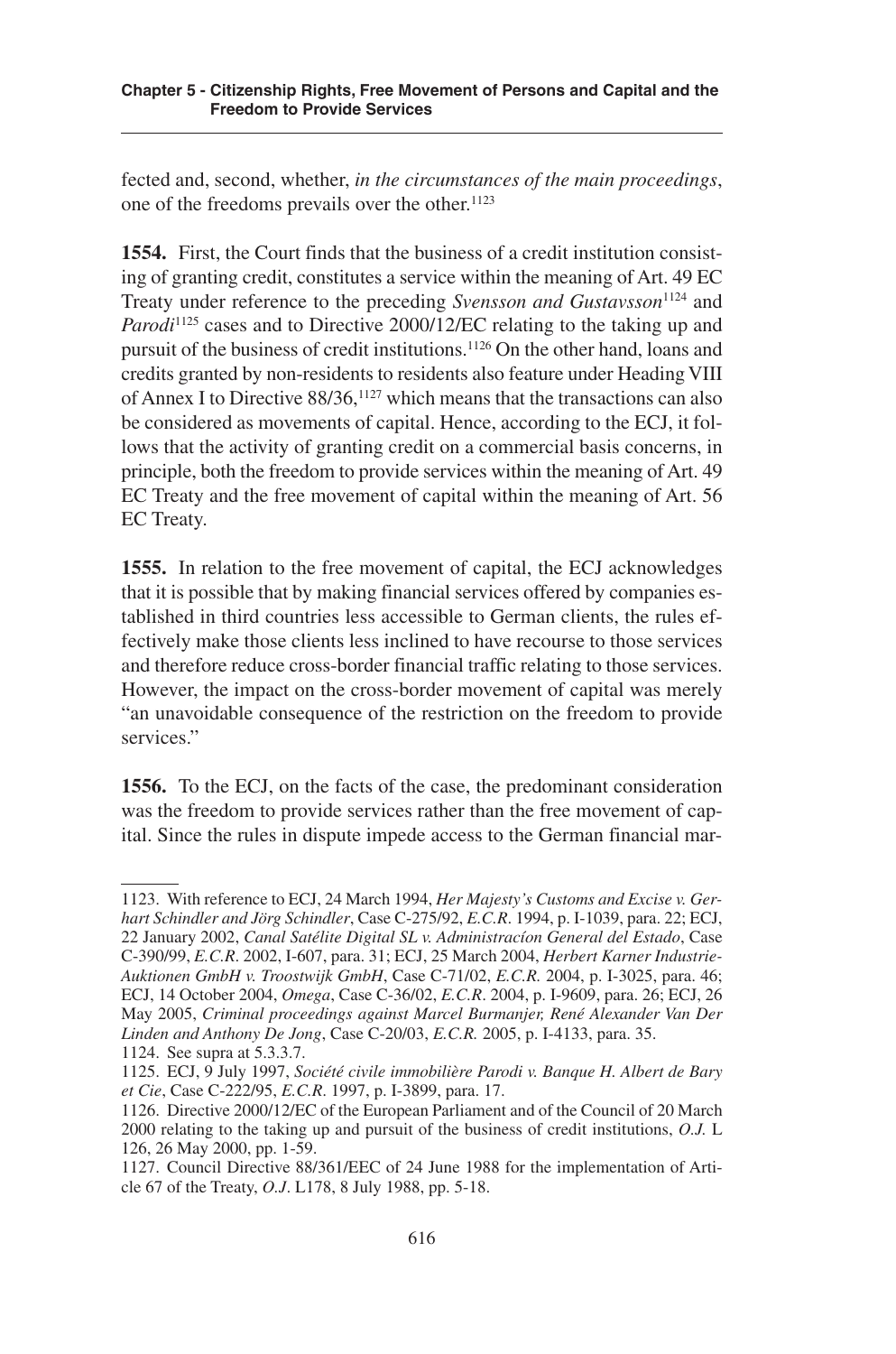ket for companies established in non-member countries, they affect primarily the freedom to provide services. Given that the restrictive effects of those rules on the free movement of capital are merely an inevitable consequence of the restriction imposed on the provision of services, the ECJ did not find it necessary to consider whether the rules are compatible with Art. 56 EC Treaty.

**1557.** In other words, the ECJ analysed the national measure at issue with a view of finding the preponderant freedom. Once it had established that the German legislation primarily concerned the freedom to provide services, it no longer analysed the national measure under the free movement of capital. The preponderance of one Treaty freedom over another in the light of the national measure at issue is thus used to render the scope of the respective freedoms mutually exclusive. Mutual exclusivity of the scope of the respective Treaty freedoms is not proposed as a general principle but rather as a purported consequence of the "*circumstances of the main case*". The ECJ applied a similar reasoning in the *Cadbury Schweppes* case<sup>1128</sup> in order to limit the applicable Treaty provisions to the right of establishment.

#### .3..2. *FII Group Litigation*

#### .3..2.1*. Free movement of capital and third countries*

**1558.** The *FII Group Litigation* case is the first income tax case in which the Court is called to rule on the third-country scope of the free movement of capital. <sup>1129</sup> It is relevant for the present discussion to point out that the UK legislation at issue applied to shareholdings of 10% or more.

**1559.** The Court, apparently, does not find a free movement provision that is preponderant in the light of the UK measure at issue. Hence, it is not able to rely on its "mutually exclusive" approach as in the *Fidium Finanz* and the *Cadbury Schweppes* cases, <sup>1130</sup> and the Court provides the following:

<sup>1128.</sup> ECJ, 12 September 2006, *Cadbury Schweppes plc, Cadbury Schweppes Overseas Ltd v. Commissioners of Inland Revenue*, Case C-196/04, *E.C.R*. 2006, p. I-799, paras.  $32$  et seq.; see also supra at  $5.3.4.21$ .

<sup>1129.</sup> ECJ, 12 December 2006, *Test Claimants in the FII Group Litigation v. Commissioners of Inland Revenue*, Case C-446/04, *E.C.R*. 2006, p. I-1173; The factual background and the other issues of the case are outlined supra under  $5.3.4.24$ .

<sup>1130.</sup> Cordewener, Kofler and Schindler, "Free Movement of Capital, Third Country Relationships and National Tax Law: An Emerging Issue before the ECJ", op. cit., p. 113.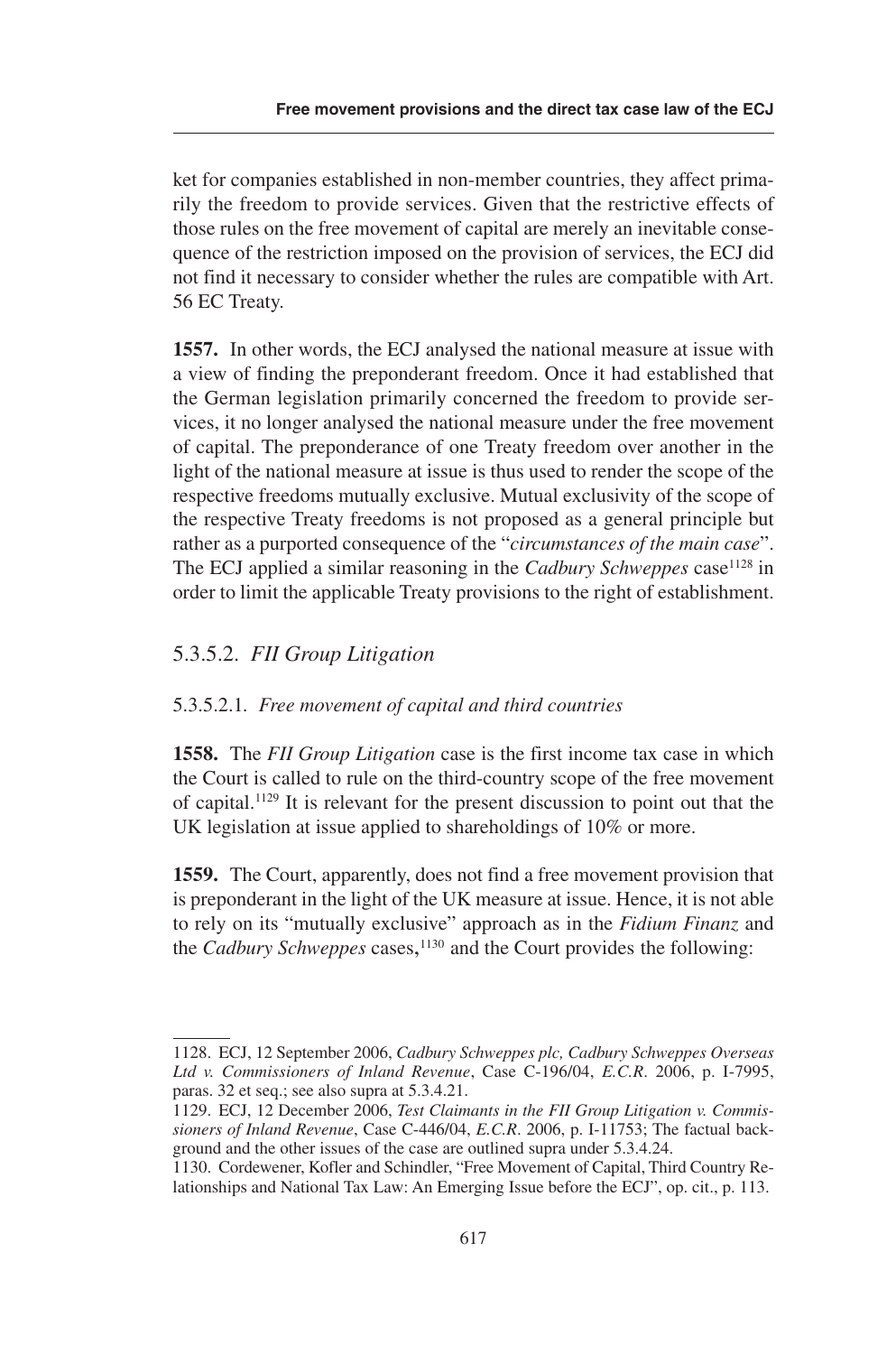165. In so far as, according to the national court, that question also concerns companies established in non-member countries which, accordingly, do not fall within the scope of Article 43 EC on freedom of establishment, and for the reason set out in paragraph 38 of this judgment, the question arises *whether national measures* such as those at issue in the main proceedings *also contravene Article 56 EC* on the free movement of capital.

166. It must be pointed out in that regard *that the difference in treatment to which foreign-sourced dividends are subject* when they are received by a resident company which has elected to be taxed under the FID regime (see paragraphs 14 to 149 of this judgment) *has the effect of discouraging such a company from investing* its capital in a company established in another State and also has a restrictive effect on companies established in other States in that it constitutes an obstacle to their raising capital in the United Kingdom.

167. In order for such a difference in treatment to be compatible with the provisions of the Treaty on the free movement of capital, it must concern situations which are not objectively comparable or be justified by an overriding reason in the general interest. (emphasis added)

**1560.** It is remarkable that the ECJ continues to use exactly the same legal reasoning in third-country application of the free movement of capital as in its case law on intra-Community situations. Only two reservations are made in respect of a differing application of the third-country free movement of capital.

**1561.** First, since third countries are not bound by the Mutual Assistance Directive, it may be more difficult to determine the tax paid by companies established in a third country than in a purely Community context. The Court accepts this argument in theory but does not find it applicable in the case at hand. The argument of fiscal supervision was not accepted in the context of the right of establishment, so it is equally of no consequence for the analysis under the free movement of capital, whether intra-Community situations or third countries situations are concerned.

**1562.** Secondly, with reference to the opinion of Advocate-General Geelhoed, <sup>1131</sup> the Court accepts that a Member State may be able to demonstrate that a restriction on capital movements to or from third countries is justified for a particular *reason in circumstances where that reason would not constitute a valid justification for a restriction on capital movements between Member States*. However, this again remained merely a theoretical possi-

<sup>1131.</sup> Geelhoed A-G, Opinion of 6 April 2006, *Test Claimants in the FII Group Litigation v. Commissioners of Inland Revenue*, Case C-446/04, *E.C.R*. 2006, p. I-1173, para. 121.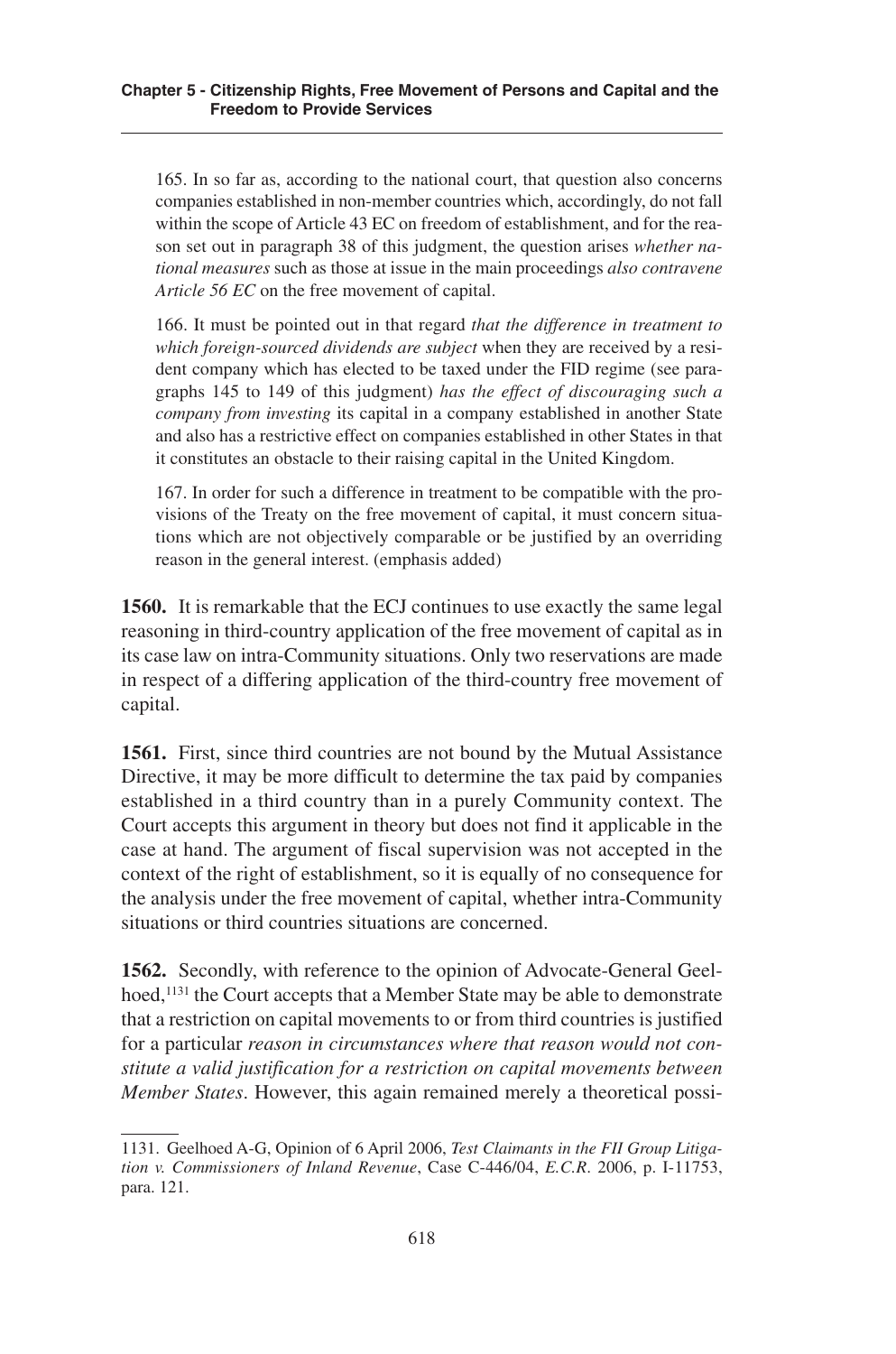bility as the UK government did not invoke any such arguments.<sup>1132</sup> The Court concludes its answer to this part of the reference for a preliminary ruling by stating that the UK measure at issue<sup> $1133$ </sup> is neither compatible with the right of establishment nor with the free movement of capital. No reservation whatsoever is made with regard to the third-country applicability of the free movement of capital.

### .3..2.2*. The "grandfathering" clause of Art. 57(1) EC Treaty: Direct investments*

**1563.** Having decided that the free movement of capital in relation to third countries is applicable to the UK taxation of foreign-sourced dividends and the modifications introduced thereto by the FID regime, the Court examines whether the grandfathering clause of Art.  $57(1)$  EC Treaty may nevertheless authorize the restrictions caused by the UK measures. The carve-out of Art.  $57(1)$  EC Treaty requires that the UK measures constitute restrictions on the movement of capital involving direct investment, establishment, the provision of financial services or the admission of securities to capital markets.

**1564.** The Court limits its investigation to the concept of "direct investment" and refers to the nomenclature of Art. 1 of Directive 88/361. According to that nomenclature, the concept of direct investments concerns investments of any kind undertaken by natural or legal persons and which serve *to establish or maintain lasting and direct links* between the persons providing the capital and the undertakings to which that capital is made available. According to the explanatory notes, the objective of establishing or maintaining lasting economic links presupposes that the shares held by the shareholder enable him to participate effectively in the management of that company or in its control. According to the ECJ, the carve-out of Art. 7(1) EC Treaty also extends to dividends derived from companies established in third countries *to the extent that holdings in such companies are acquired with a view to establishing or maintaining lasting and direct economic links* between the shareholder and the company concerned and which allow the shareholder to participate effectively in the management of the company or in its control. In other words, the Court does not pronounce itself on the UK legislation as a whole but provides that  $Art. 57(1)$  may only

<sup>1132.</sup> C. Panayi, "The Fundamental Freedoms and Third Countries: Recent Perspectives", *Eur. Tax.* (2008) pp. 579.

<sup>1133.</sup> Which is outlined supra at  $5.3.4.24.4$ .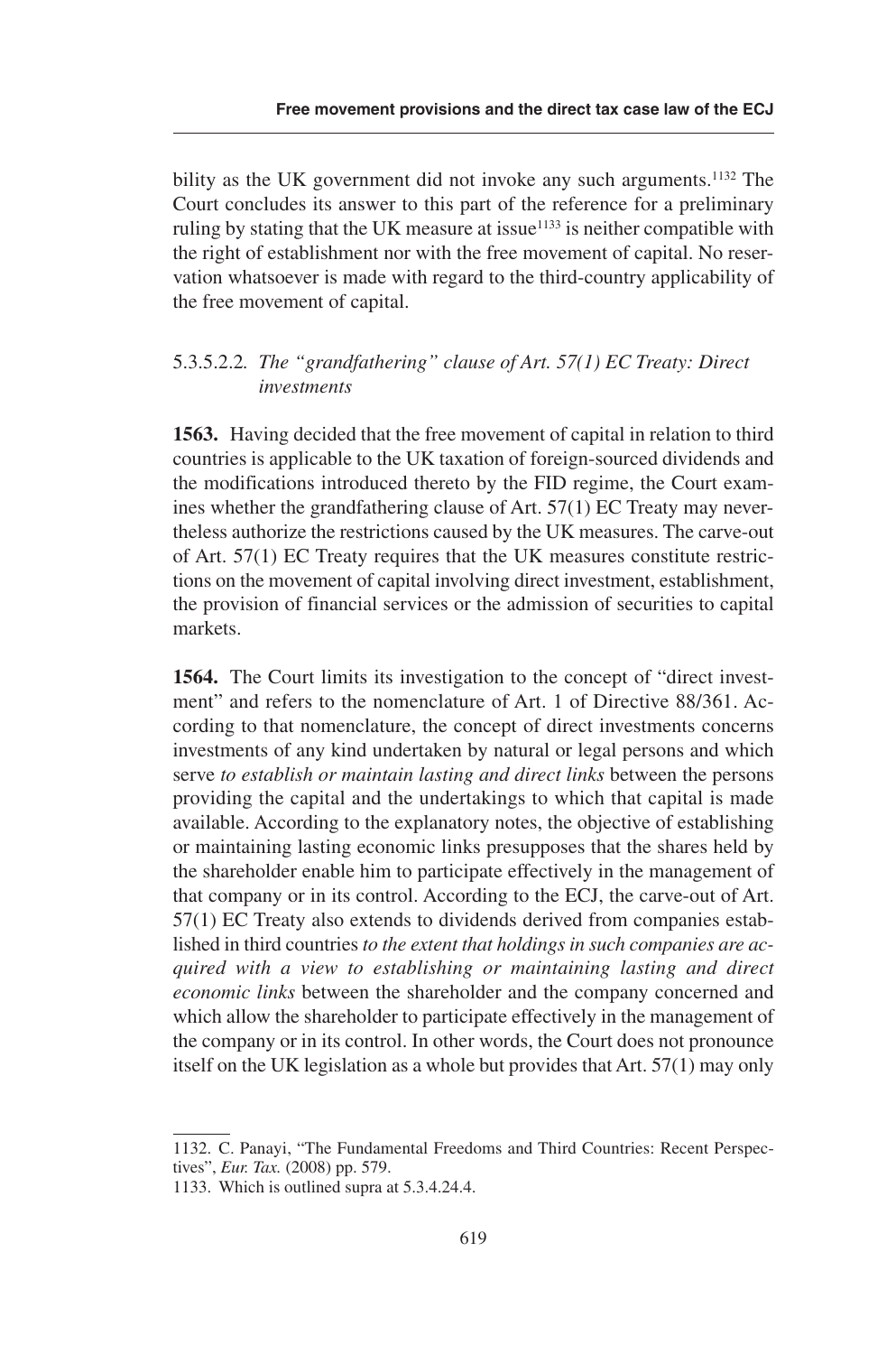grandfather the UK legislation to the extent it covers holdings that establish or maintain lasting and direct economic links.

### .3..2.3*. The "grandfathering" clause of Art. 57(1) EC Treaty: Restrictions existing on 31 December 1993*

**1565.** This issue relates to the FID regime, which was introduced on 1 July 1994. The UK authorities argue that the carve-out of Art.  $57(1)$  EC Treaty should also apply to the FID regime since that regime did not introduce any new restrictions vis-à-vis the existing measures but, conversely, merely abolished a number of the restrictive effects of the existing legislation.

**1566.** With reference to the *Konle* case, <sup>1134</sup> the Court stated that a national measure adopted after a date such as provided in Art.  $57(1)$  EC Treaty is not, by that fact alone, automatically excluded from the derogation laid down in the Community measure in question. If the provision is, in substance, identical to the previous legislation or is limited to reducing or eliminating an obstacle to the exercise of Community rights and freedoms in the earlier legislation, it will be covered by the derogation. By contrast, legislation based on an approach which is different from that of the preceding law and which establishes new procedures, cannot be regarded as legislation existing at the date set down by the Community measure in question.

**1567.** The Court accepts that the FID regime had indeed the purpose of limiting the restrictive effects if the UK taxation of foreign-sourced dividends. However, the Court has its doubts in relation to one aspect of the FID regime, notably with the fact that shareholders receiving a FID are not entitled to a tax credit. The ECJ leaves it to the referring national court to decide this issue. In any event, the fact that the FID regime is optional does not imply that it can automatically be considered as an existing regime within the meaning of Art. 57 EC Treaty.

## .3..3. *Thin Cap Group Litigation*

**1568.** Some of the group companies that had provided the loans in the Group Litigation Order were established in non-Member States.<sup>1135</sup> As a result, the first question concerned the applicable Community freedom.

<sup>1134.</sup> ECJ, 1 June 1999, *Konle*, C-302/97, *E.C.R*. 1999, p. I-3099, paras. 2 and 3.

<sup>113.</sup> ECJ, 13 March 2007, *Test Claimants in the Thin Cap Group Litigation v. Commissioners of Inland Revenue*, Case C-24/04, *E.C.R*. 2007, p. I-2107.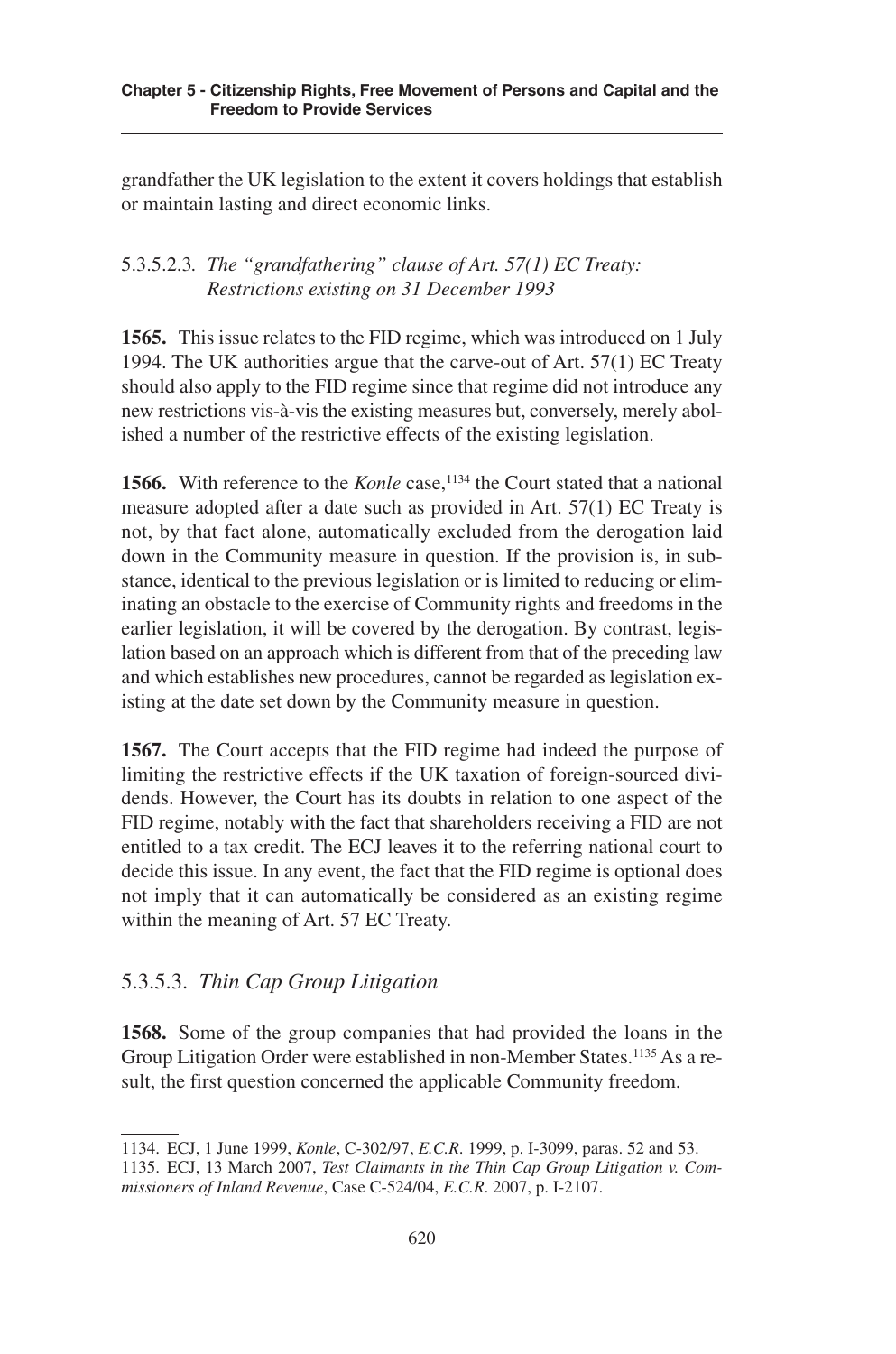**1569.** In accordance with its settled case law, the ECJ confirms that holdings in the capital of a company established in another Member State that gives a definite influence on the company's decisions and allowing them to determine its activities, come within the substantive scope of the provisions of the EC Treaty on freedom of establishment. <sup>1136</sup> The UK legislation initially applied a criterion of  $75\%$  ownership of the capital in the borrowing company. Later, the criterion was amended to direct or indirect "control". In other words, the UK legislation at issue concerns only situations in which the latter company enjoys a level of control over other companies belonging to the same group which allows it to influence the financing decisions of those other companies, in particular the decision as to whether those companies are to be financed by way of loan or equity capital.

**1570.** It is interesting to note that the Court, in para. 32, also considers the facts of the cases involved in the main proceedings and does not limit its investigation to the objective scope of the UK thin cap legislation. Hence, on the basis of both the objective scope of the UK legislation and of the facts of the cases at issue, the Court agrees with the Advocate-General <sup>1137</sup> and decides that the UK legislation was targeted only at relations within a group of companies and thus primarily affected the freedom of establishment.<sup>1138</sup> Even if that legislation had restrictive effects on the freedom of establishment and the free movement of capital, such effects must be seen as an unavoidable consequence of any restriction on freedom of establishment and do not justify an independent examination of that legislation in the light of Arts. 49 EC and 56 EC Treaty.<sup>1139</sup> In other words, the Court was again able

<sup>1136.</sup> With reference to ECJ, 13 April 2000, *C. Baars v. Inspecteur der Belastingen Particulieren/Ondernemingen Gorinchem*, Case C-21/98, *E.C.R.* 2000, p. I-2787, para. 22; ECJ, 21 November 2002, Case C-436/00, *X and Y v. Riksskatteverket*, C-436/00, *E.C.R.* 2002, p. I-10829, para. 37; ECJ, 12 September 2006, *Cadbury Schweppes plc, Cadbury Schweppes Overseas Ltd v. Commissioners of Inland Revenue*, Case C-196/04, *E.C.R*. 2006, p. I-7995, para. 31.

<sup>1137.</sup> Geelhoed A-G, Opinion of 29 June 2006, *Test Claimants in the Thin Cap Group Litigation v. Commissioners of Inland Revenue*, Case C-24/04, *E.C.R*. 2007, p. I-2107, paras. 33-34.

<sup>1138.</sup> With reference to ECJ, 12 September 2006, *Cadbury Schweppes plc, Cadbury Schweppes Overseas Ltd v. Commissioners of Inland Revenue*, Case C-196/04, *E.C.R*. 2006, p. I-7995, para. 32; ECJ, 12 December 2006, *Test Claimants in the FII Group Litigation v. Commissioners of Inland Revenue*, Case C-446/04, *E.C.R*. 2006, p. I-1173, para. 118.

<sup>1139.</sup> With reference to ECJ, 14 October 2004, *Omega*, Case C-36/02, *E.C.R*. 2004, p. I-9609, para. 27; ECJ, 12 September 2006, *Cadbury Schweppes plc, Cadbury Schweppes Overseas Ltd v. Commissioners of Inland Revenue*, Case C-196/04, *E.C.R*. 2006, p. I-799, para. 33; ECJ, 3 October 2006, *Fidium Finanz*, Case C-42/04, *E.C.R*. 2006, p. I-9521, paras. 48 and 49.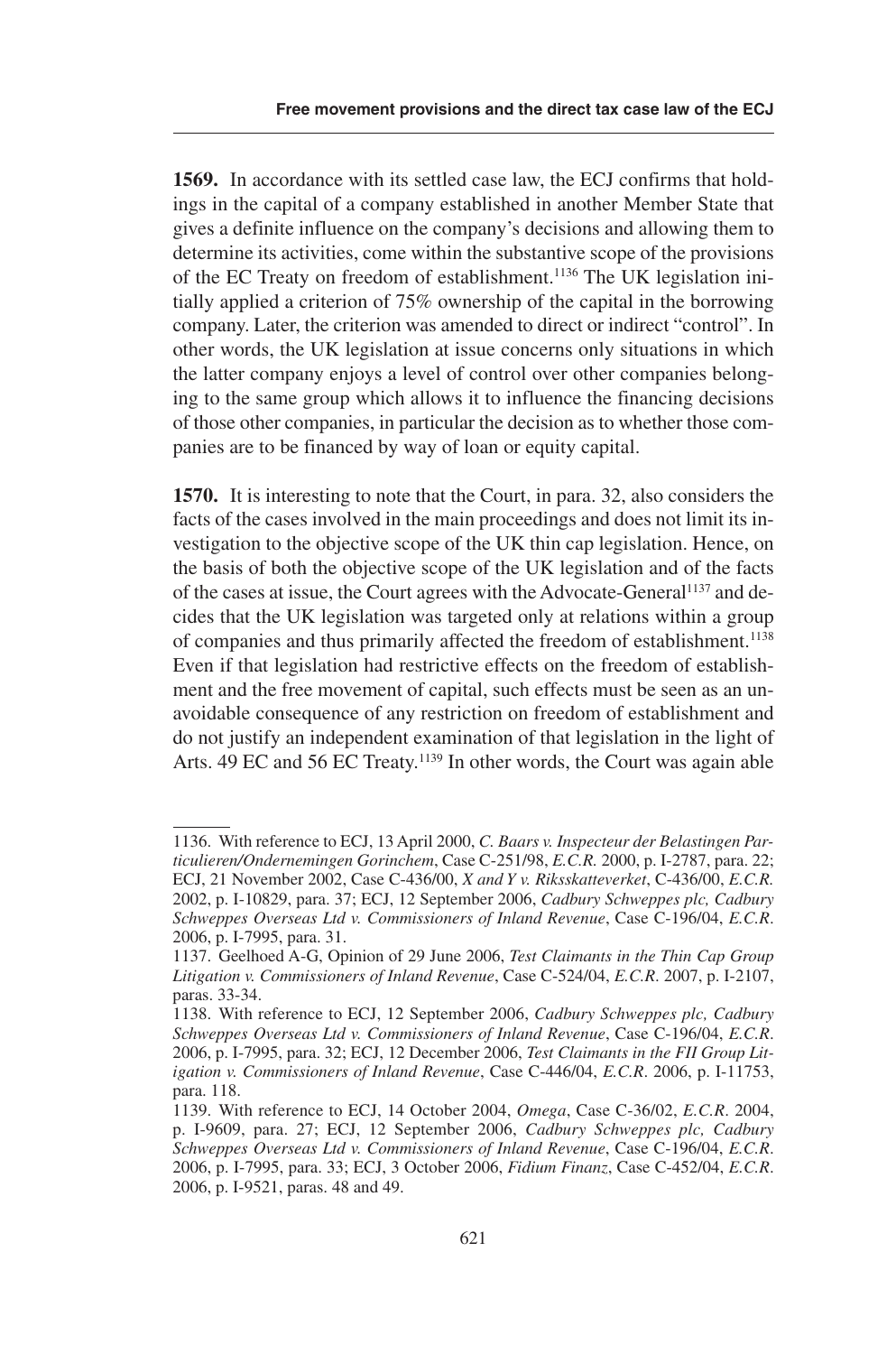to discern a Treaty freedom that was preponderantly applicable so that it could exclude the free movement of capital from its examination.

**1571.** Lastly, another interesting issue addressed in the *Thin Cap Group Litigation* judgment, is whether the right of establishment also applies:

(i) When the lending company is established in another Member State but where the common parent companies of the borrowing company and the lending company are resident in a non-member country;

(ii) When the lending company is established in another Member State but where the loan is provided through a branch situated in a non-member country and the common parent companies of the borrowing company and the lending company are resident in a non-member country.

**1572.** The ECJ provided that it is not the residence of the lending company that will establish whether Community law is applicable but, since the right of establishment is at stake, rather the situation of the parent company which enjoys a level of control over each of the other companies concerned allowing it to influence the funding decisions of those companies. Insofar as that related company is not established in a Member State in the two situations mentioned above, Art. 43 EC Treaty is not applicable.

## .3..4. *Lasertec*

**1573.** The *Lasertec* case concerned the German thin cap rules, which were similar to the UK thin cap rules in the case discussed in the preceding section. <sup>1140</sup> However, the German thin cap rules had a broader scope, applying where a shareholder holds, directly or indirectly, over one quarter of the share or nominal capital of the subsidiary established in Germany *or* where the shareholder exercises, either independently or in collaboration with other shareholders, a controlling influence over the German company. The Swissbased Lasertec AG held a participation of two thirds in its German-based subsidiary.

**1574.** The only question reviewed by the Court is on the basis of which Community freedom the German rules are to be analysed. It is not entirely clear from the judgment whether the Court has based its determination of the preponderant Treaty freedom on the scope of the national measure or, rather, on the facts of the case. The ECJ establishes that the German thin cap rules

<sup>1140.</sup> ECJ, Order of 10 May 2007, Case C-492/04, *Lasertec Gesellschaft für Stanzformen mbH v. Finanzamt Emmendingen*, *E.C.R*. 2007, p. I-377.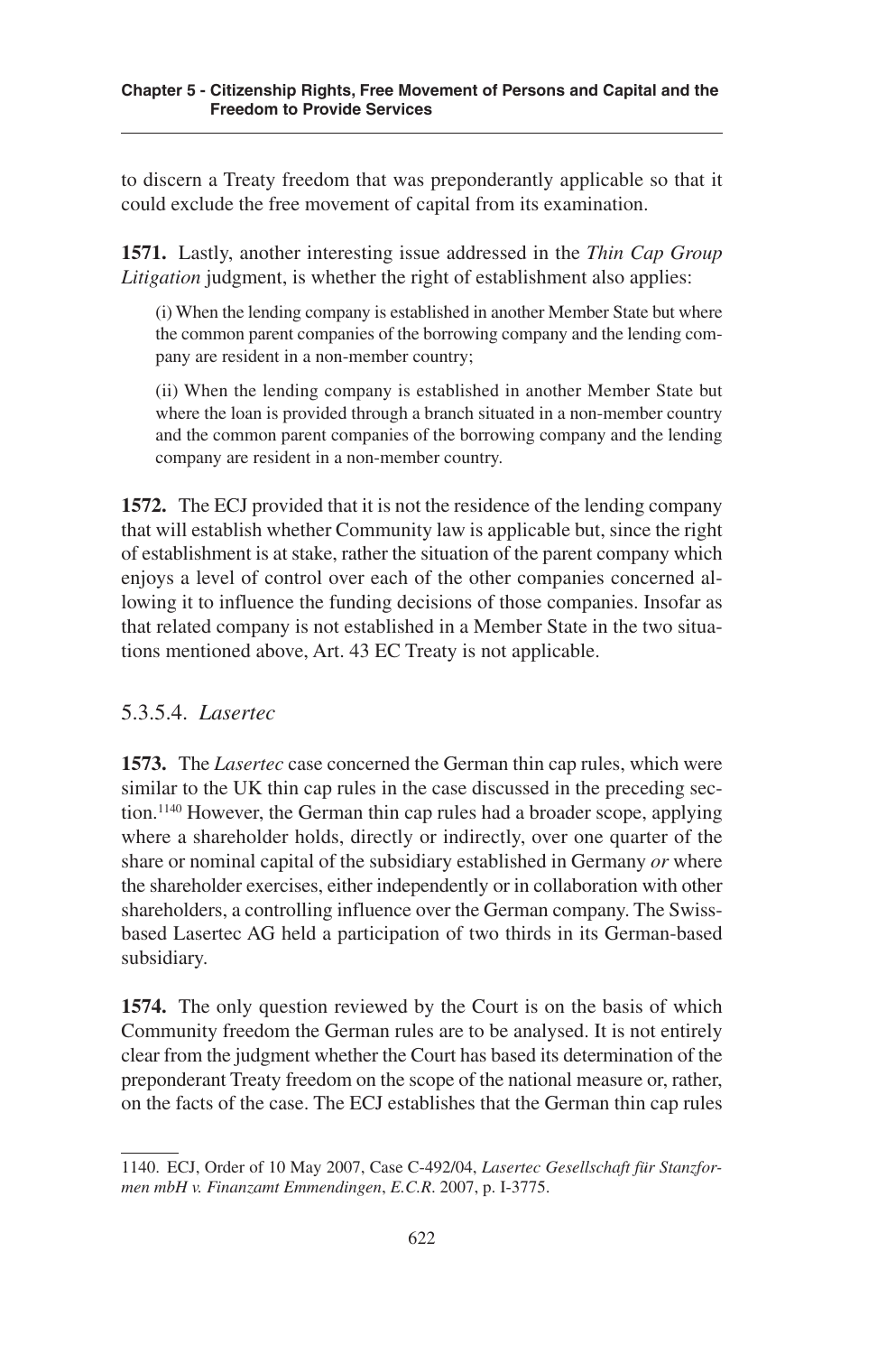apply when a definite influence is exerted on the subsidiary, irrespective of the precise threshold. However, a participation level of only  $25\%$ , which is also sufficient for the thin cap rules to apply, does not necessarily entail a definite influence on the subsidiary. In the *Baars* case, a shareholding of at least one third of the shares in a company was found to *not necessarily* affect the right of establishment,<sup>1141</sup> nor was the 10% holding requirement in the *FII Group Litigation* case sufficient to lead to the exclusive applicability of the right of establishment. It would appear that the Court was aware of this issue and, in order to dismiss any doubts as to the applicable freedom, decided to refer to the fact that in this particular case a participation of two thirds was held. This begs the question of whether the outcome of the case would have differed if Lasertec AG would only have held *one* third in its German subsidiary while the only other shareholder held *two* thirds. In that case, it could very well be argued that Lasertec AG had availed itself from the free movement of capital, rather than from the right of establishment, because it did not have a definite influence on the German subsidiary.

**1575.** The ECJ refers to the *Thin Cap Group Litigation* case by stating that even if the German measure had restrictive effects on the free movement of capital, such effects must be seen as an unavoidable consequence of any restriction on freedom of establishment and do not justify an independent examination of that legislation in the light of Art. 56 EC Treaty.

### 5.3.5.5. *A* and *B*

**1576.** The *A and B* case concerns Swedish legislation, introduced in the course of 1994, according to which dividend income from companies with few shareholders is converted into income from labour when the dividend income exceeds a certain threshold. This threshold is determined, inter alia, on the basis of a lump-sum return on the invested capital and of the wages paid out to the employees of the companies to the extent such wages are subject to Swedish social security contributions and wage taxes.<sup>1142</sup> The income thus recharacterized into labour income is then subjected to a higher tax rate. Following the accession of Sweden to the EU, *wages* paid out to employees employed in other Member States are also included in the calculation of the lump-sum return on the invested capital.

<sup>1141.</sup> See supra at 5.3.4.7.

<sup>1142.</sup> ECJ, Order of 10 May 2007, *Skatteverket v. A and B*, Case C-102/05, *E.C.R.* 2007, p. I-3871; see also B. Wiman, "Pending Cases Filed by Austrian Courts: The Skatteverket v. A, Skatteverket v. A and B, and Bouanich Cases", in *ECJ – Recent Developments in Direct Taxation*, M. Lang, J. Schuch and C. Staringer (eds.), Vienna: Linde Verlag, 2006, p. 302 et seq.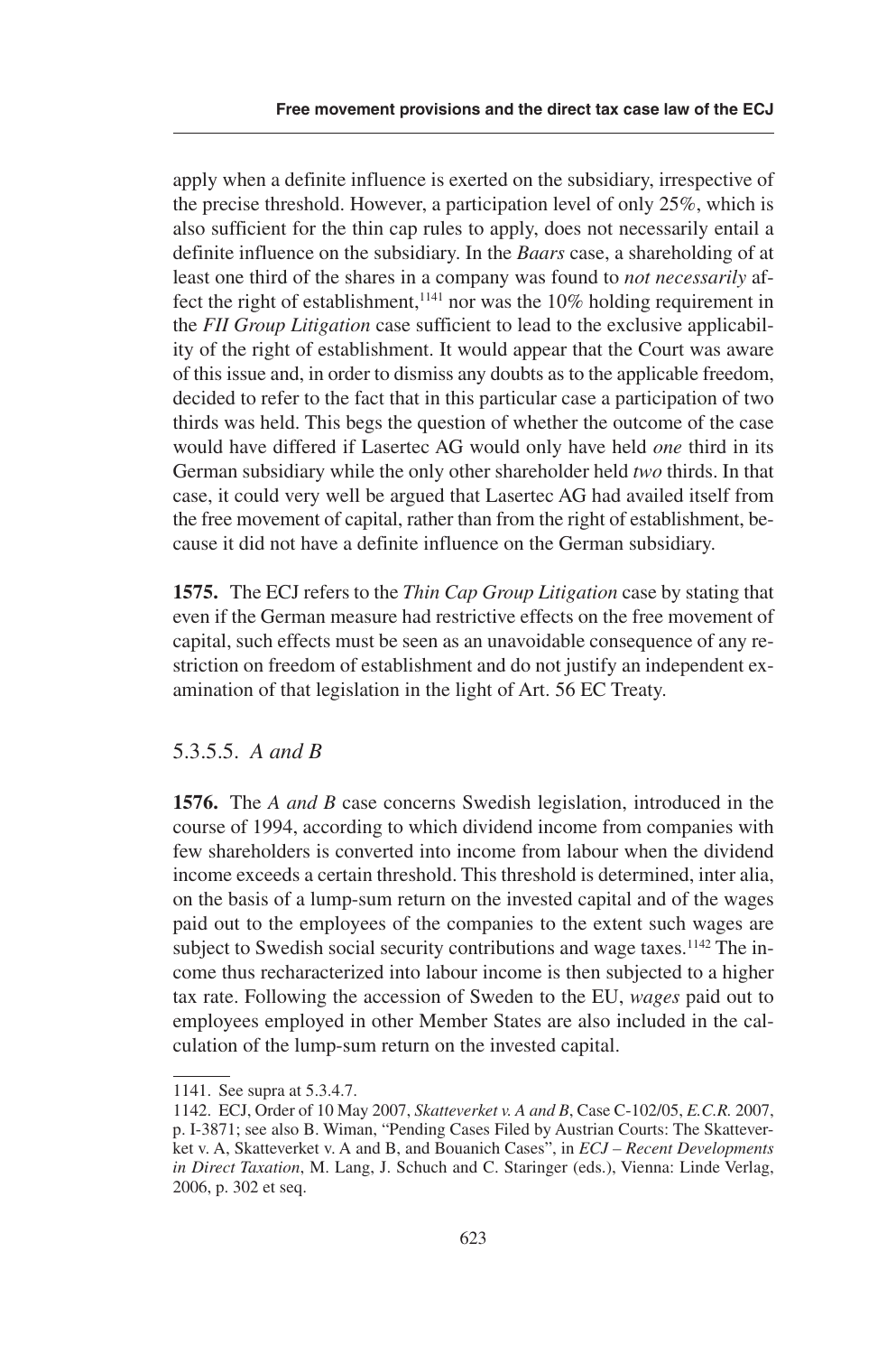**1577.** A and B are individuals who each hold a share of 1.7% in X, a Swedish company with few shareholders. Company X is the parent company of company Y, another Swedish company, which in turn has a permanent establishment in Russia. The question rises before the Court whether the wages paid by the permanent establishment of Y in Russia are to be taken into account in the calculation of the above-mentioned threshold.

**1578.** The Court finds that the Swedish legislation primarily renders the opening of a permanent establishment in a third country less attractive and thus falls primarily within the scope of the right of establishment which does not extend to non-Member States. Again, the Court finds that any restrictions to the free movement of capital are an unavoidable consequence of the restriction on the freedom of establishment and do not justify an independent examination of that legislation in the light of Art. 56 EC Treaty.

**1579.** In any event, it seems peculiar that both the *Lasertec* and the *A and B* cases have been pronounced as orders of the Court instead of as judgments which, according to Art. 104, §3 of the Rules of Procedure, implies that the answer to a question submitted to the ECJ may be clearly deduced from its existing case law.

## .3..6. *Holböck*

**1580.** Mr Holböck is resident of Austria and the manager of CBS Conmeth Business Systems GmbH, the registered office of which is also established in Austria.<sup>1143</sup> The sole shareholder of that company is CBS Conmeth Business Systems AG ("the AG"), which has its registered office in Switzerland. Mr Holböck holds two thirds of the share capital in the Swiss company and received dividends therefrom during the period from 1992 to 1996. As income from capital, those dividends are taxable in Austria at the full income tax rate while dividends distributed by Austrian companies are subject to tax only at half of the average rate applying to the taxpayer. This legislation was in force prior to 31 December 1993 and remained in force until after Austria's accession to the European Union on 1 January 199.

<sup>1143.</sup> ECJ, 24 May 2007, *Winfried L. Holböck v. Finanzamt Salzburg-Land*, Case C-157/05, *E.C.R.* 2007, p. I-4051; see also C. Staringer, "Pending Cases Filed by Austrian Courts: The Holböck Case", in Lang, Schuch and Staringer, id., p. 9 et seq.; C. Panayi, "The Fundamental Freedoms and Third Countries: Recent Perspectives", *Eur.* Tax. (2008) pp. 577-578.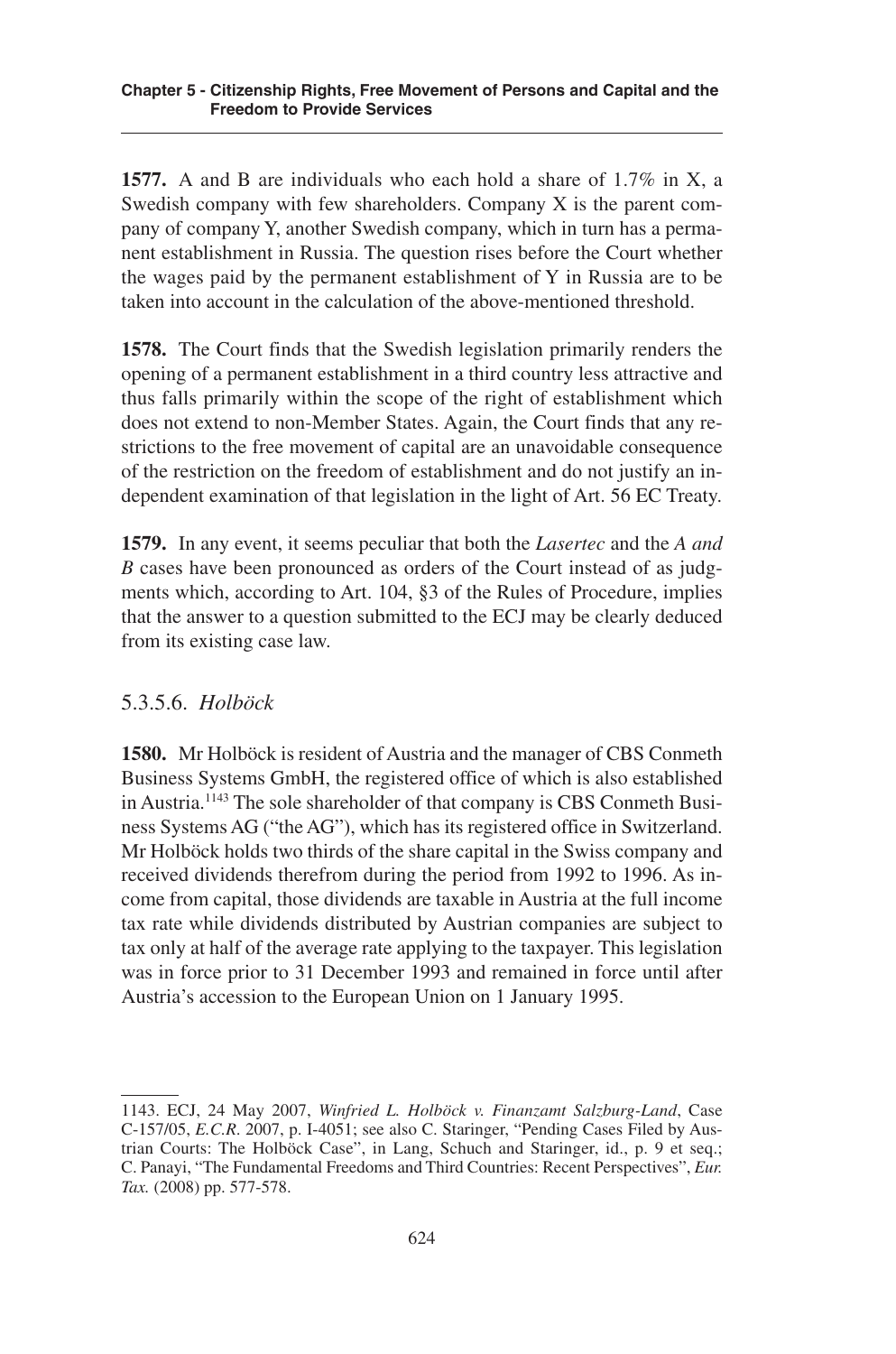**1581.** Mr Holböck refers to the *Lenz* case<sup>1144</sup> where the ECJ had decided that the unequal treatment caused by the same Austrian tax legislation amounted to a restriction on the free movement of capital for which there was no justification. Mr Holböck invoked Art. 56 EC Treaty since it also prohibits restrictions on the movement of capital between Member States and third countries.

**1582.** The ECJ finds that as to the question whether national legislation falls within the scope of one or another of the free movement provisions, it has been well-established case law that the *purpose* of the legislation concerned must be taken into consideration.<sup>1145</sup> The scope of the Austrian legislation was not limited to shareholdings that enable the holder to have a definite influence on a company's decisions and to determine its activities. The Court states that the Austrian legislation, which applies irrespective of the extent of the shareholding, may fall within the scope of both the freedom of establishment and the free movement of capital. In other words, the Court does not take account of the fact that Mr Holböck holds two thirds of the share capital in the Swiss company and it applies both freedoms simultaneously since the scope of the national legislation does not require a definite influence. The question then rises why in the *Lasertec* case only the right of establishment was considered as the applicable freedom although it was sufficient for the applicability of the relevant German thin cap rules that  $25\%$ of the capital of the subsidiary was held.

**1583.** In any event, the ECJ provides that neither of the two freedoms is able to preclude the application of the Austrian legislation. Evidently, the right of establishment does not extend to extra-Community situations. The Court then proceeds to establish that the Austrian measure is caught by the derogation laid down in Art.  $57(1)$  EC Treaty, which grandfathers restrictions in existence on 31 December 1993 under national or Community law in respect of the movement of capital to or from non-member countries in-

<sup>1144.</sup> ECJ, 15 July 2004, *Anneliese Lenz v. Finanzlandesdirektion für Tirol*, Case C-315/02, *E.C.R.* 2004, p. I-7063; see also supra at 5.3.4.15.

<sup>114.</sup> With reference to ECJ, 12 September 2006, *Cadbury Schweppes plc, Cadbury Schweppes Overseas Ltd v. Commissioners of Inland Revenue*, Case C-196/04, *E.C.R*. 2006, p. I-7995, paras. 31 to 33; ECJ, 3 October 2006, *Fidium Finanz*, Case C-452/04, *E.C.R*. 2006, p. I-921, paras. 34 and 44 to 49; ECJ, 12 December 2006, *Test Claimants in Class IV of the ACT Group Litigation v. Commissioners of Inland Revenue*, *E.C.R*. 2006, p. I-11673, paras. 37 and 38; ECJ, 12 December 2006, *Test Claimants in the FII Group Litigation v. Commissioners of Inland Revenue*, Case C-446/04, *E.C.R*. 2006, p. I-1173, para. 36; ECJ, 13 March 2007, *Test Claimants in the Thin Cap Group Litigation v. Commissioners of Inland Revenue, Case C-524/04, E.C.R. 2007, p. I-2107, paras. 26* to 34.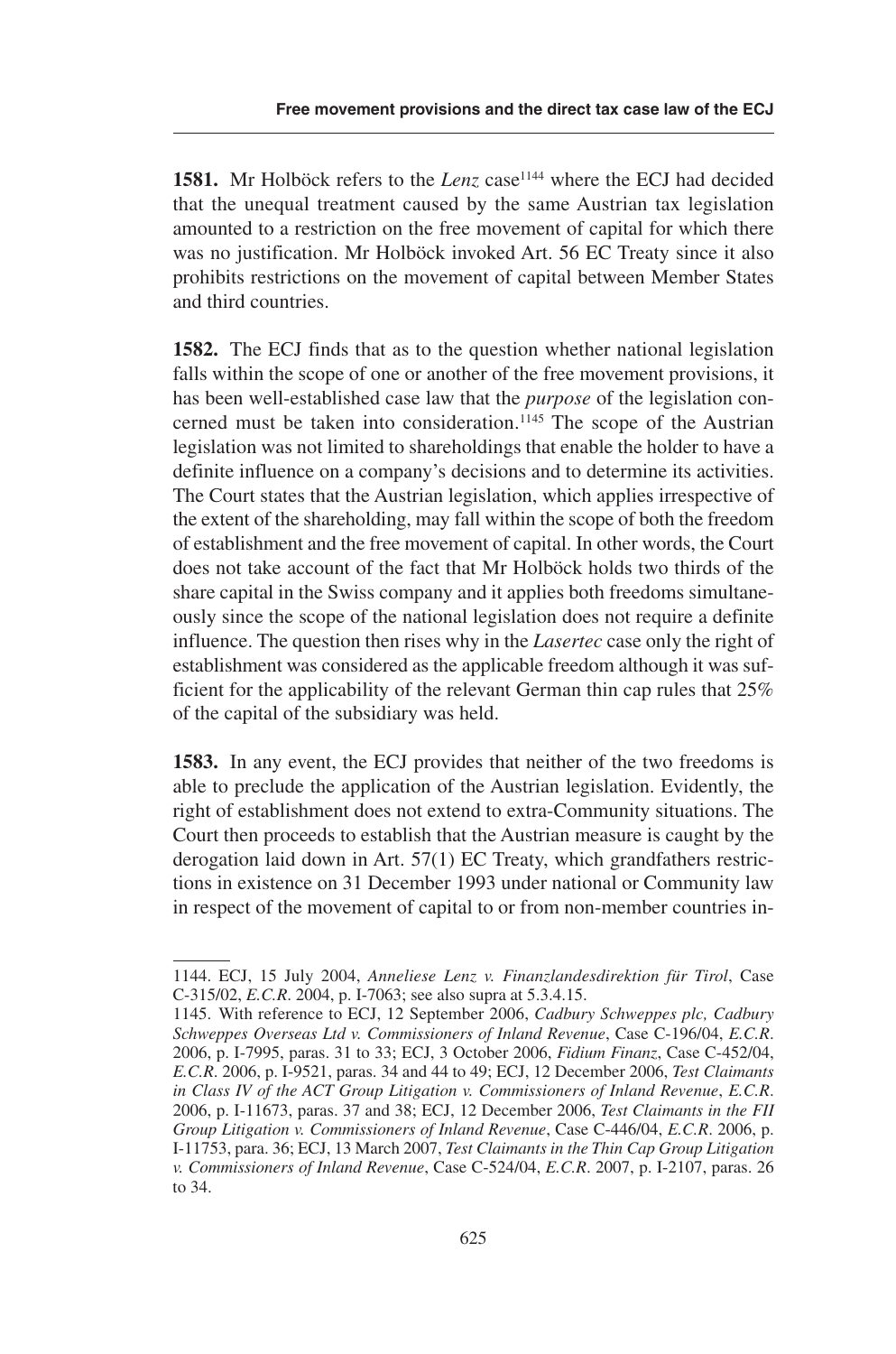volving direct investment (including in real estate), establishment, the provision of financial services or the admission of securities to capital markets.

**1584.** In defining the concept of "direct investment", the Court refers to the nomenclature of capital movements set out in Annex I to Council Directive 88/361/EEC. As a result, the concept of direct investments concerns:

investments of any kind undertaken by natural or legal persons and which *serve to establish or maintain lasting and direct links* between the persons providing the capital and the undertakings to which that capital is made available in order to carry out an economic activity … As regards shareholdings in new or existing undertakings, as the explanatory notes confirm, the objective of establishing or maintaining lasting economic links presupposes that *the shares* held by the shareholder *enable him*, either pursuant to the provisions of the national laws relating to companies limited by shares or in some other way, *to participate effectively in the management of that company or in its control*. <sup>1146</sup> (emphasis added)

**1585.** Furthermore, the Court provides that Art. 57(1) EC Treaty not only extends to national measures which restrict investment or establishment but also to those measures which restrict payments of dividends deriving therefrom. It follows that a restriction on capital movements comes within the scope of Art.  $57(1)$  EC Treaty to the extent it relates to holdings acquired with a view to establishing or maintaining lasting and direct economic links between the shareholder and the company concerned and which allow the shareholder to participate effectively in the management of the company or in its control. Hence, Mr Holböck's shareholding of two thirds of the share capital in the Swiss company falls within the scope of the grandfathering clause of Art.  $57(1)$  EC Treaty.

**1586.** In this respect, it is remarkable that the level of the actual shareholding was of no importance in determining the applicable Treaty freedoms, <sup>1147</sup> which were exclusively determined by the scope of the national measure, whereas the actual shareholding did become determinative in assessing whether Art.  $57(1)$  EC Treaty applied. It becomes apparent that the scope of Art. 57(1) EC Treaty is not limited to restrictions on *inbound* in-

<sup>1146.</sup> ECJ, 24 May 2007, *Winfried L. Holböck v. Finanzamt Salzburg-Land*, Case C-157/05, *E.C.R.* 2007, p. I-4051, paras. 34 and 35 with reference to ECJ, 12 December 2006, *Test Claimants in the FII Group Litigation v. Commissioners of Inland Revenue*, Case C-446/04, *E.C.R.* 2006, p. I-11753, para. 182; see also supra at 5.3.5.2.2.

<sup>1147.</sup> Although the actual shareholding was relevant in determining the applicable freedom in the *Lasertec* case, see supra at 5.3.5.4.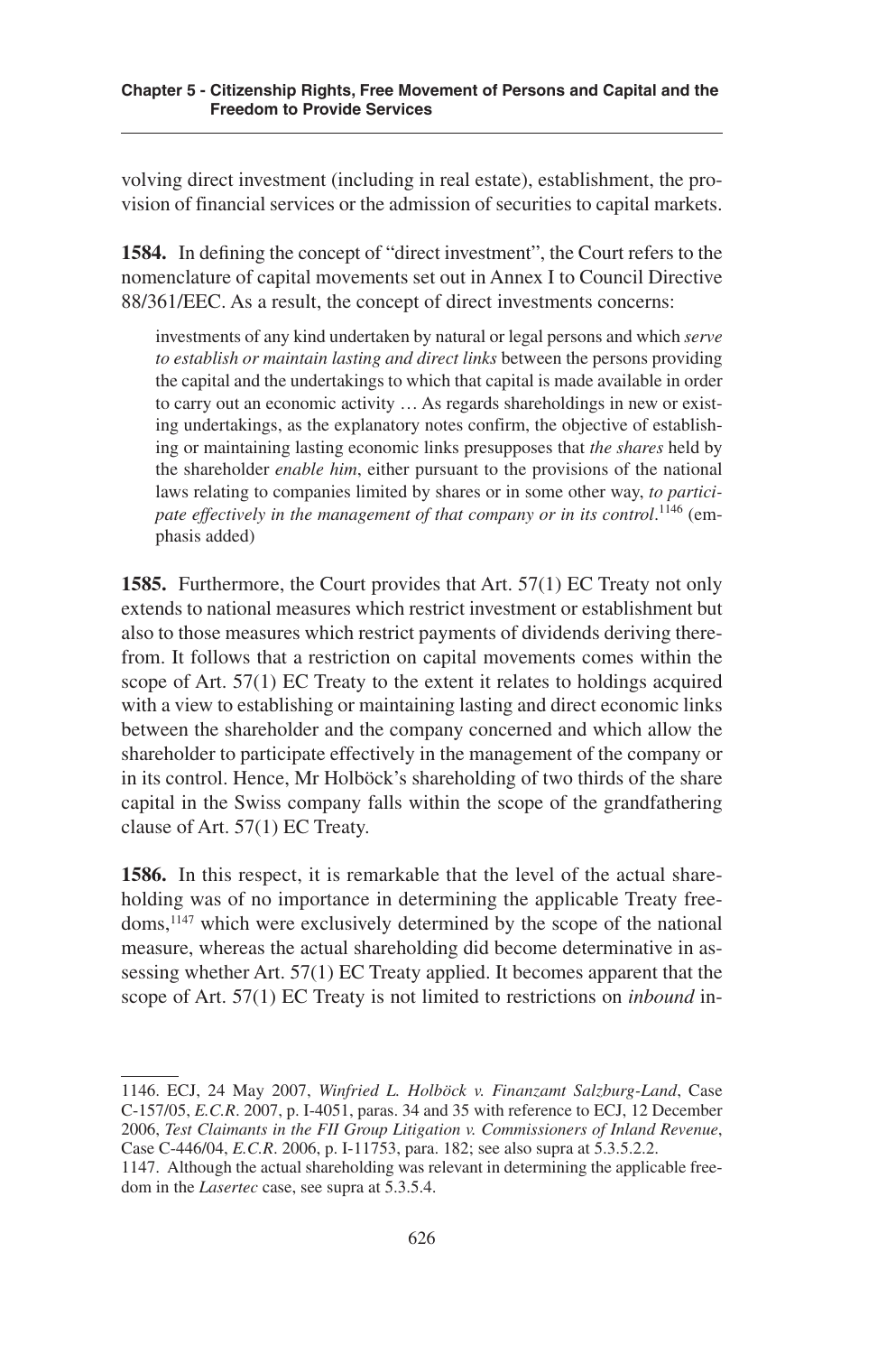vestments<sup>1148</sup> since Mr Holböck had, as a Community citizen, taken a direct investment in a Swiss company. It further follows from the *Holböck* judgment<sup>1149</sup> that Art. 57(1) EC Treaty may also safeguard *general* measures that are not specifically focused on restricting capital movements to and from third countries,<sup>1150</sup> nor is it limited to national measures on banking and financial services.<sup>1151</sup>

**1587.** Lastly, the ECJ provides guidance on how rules for national legislation "existing" on 31 December 1993 within the meaning of Art.  $57(1)$  EC Treaty should be interpreted.<sup>1152</sup> The fact that Austria joined the EU only on 1 January 1995 appears not to be of relevance.<sup>1153</sup> The Court repeats its findings in the *FII Group Litigation* judgment almost literally<sup>1154</sup> and concludes that the Austrian measure falls under the exception regime of Art.  $57(1)$  EC Treaty. In conclusion, the Austrian tax measure is not precluded by the Treaty provisions on the free movement of capital.

#### .3..7. *Stahlwerk Ergste Westig* (SEW)

**1588.** Stahlwerk Ergste Westig ("SEW") is a German resident company that held a 100% shareholding in two US partnerships that were characterized as permanent establishments of the German company.<sup>1155</sup> These two

<sup>1148.</sup> As was suggested, on the basis of a literal reading of Art. 57(1) EC Treaty, by D.S. Smit, "Capital movements and third countries: the significance of the standstill-clause ex-Article 57(1) of the EC Treaty in the field of direct taxation", *E.C.T.Rev*. (2006) p. 208. 1149. See ECJ, 24 May 2007, *Winfried L. Holböck v. Finanzamt Salzburg-Land*, Case C-157/05, *E.C.R.* 2007, p. I-4051, para. 36.

<sup>1150.</sup> A strong case was made for the contrary position, requiring specificity towards third countries, by Smit, "Capital movements and third countries: the significance of the standstill-clause ex-Article 7(1) of the EC Treaty in the field of direct taxation", op. cit., pp. 210-212; see also Peters and Gooijer, "The Free Movement of Capital and Third Countries: Some Observations", op. cit., p. 479; Weber, "Het Bosal Holding-arrest: analyse, kritiek en gevolgen", op. cit., p. 1865.

<sup>111.</sup> As suggested by Peters and Gooijer, id., p. 477; S. Mohamed, *European Community Law on the Free Movement of Capital and the EMU*, Stockholm: Kluwer Law International, 1999, p. 217.

<sup>112.</sup> With reference to ECJ, 1 June 1999, *Konle*, C-302/97, *E.C.R*. 1999, p. I-3099, para. 27.

<sup>113.</sup> C. Panayi, "The Fundamental Freedoms and Third Countries: Recent Perspectives", *Eur. Tax.* (2008) pp. 577-578.

<sup>114.</sup> ECJ, 12 December 2006, *Test Claimants in the FII Group Litigation v. Commissioners of Inland Revenue*, Case C-446/04, *E.C.R*. 2006, p. I-1173, para. 192; see also supra at  $5.3.5.2.3$ .

<sup>11.</sup> ECJ, 6 November 2007, *Stahlwerk Ergste Westig GmbH v. Finanzamt Düsseldorf-Mettmann*, C-415/06, *E.C.R.* 2007, p. I-151; see also Ch. Wimpissinger, "Cross-border transfer of losses, the ECJ does not agree with Advocate General Sharpston", *E.C.T.Rev.* (2009) pp. 174-175.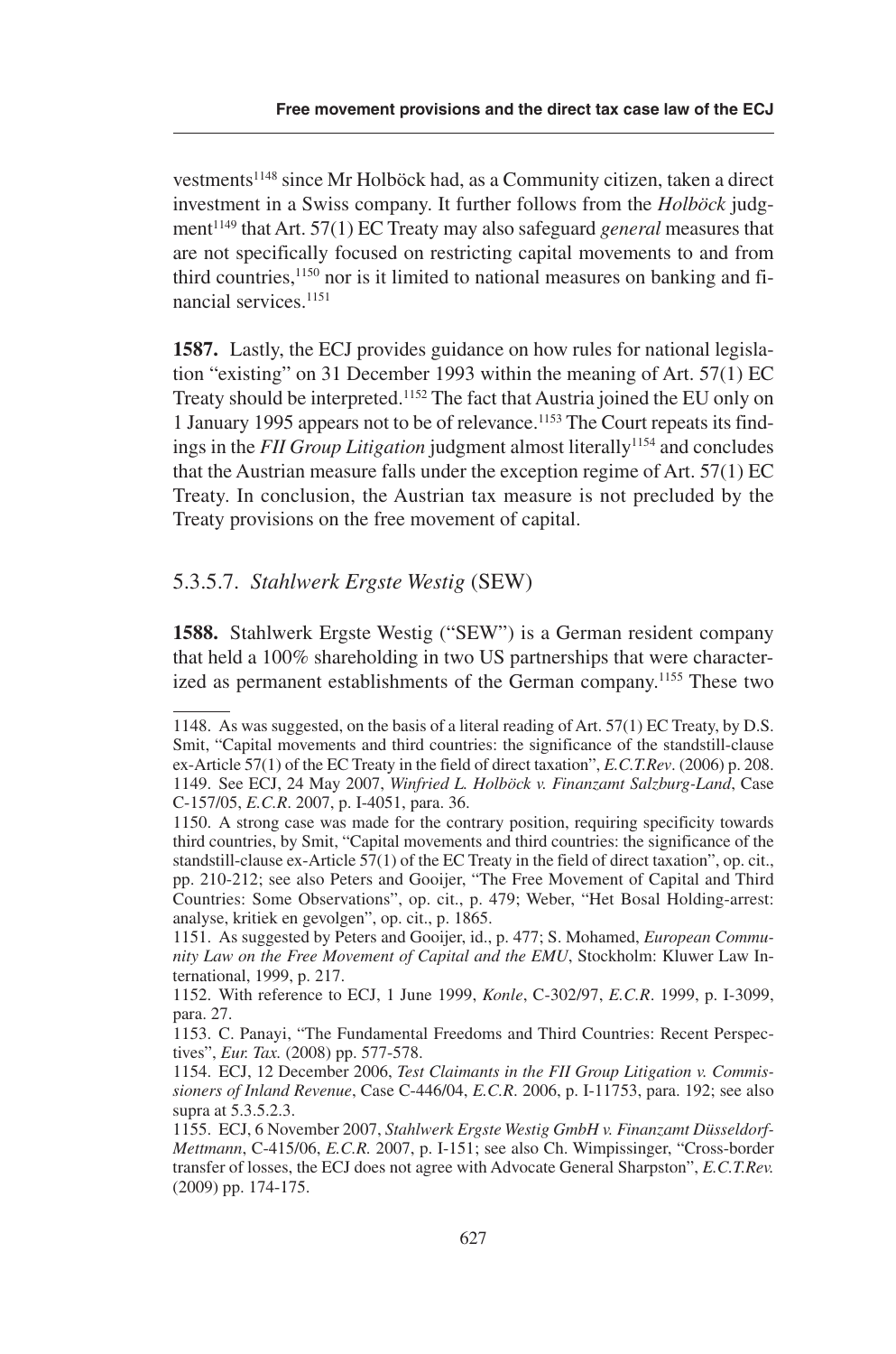permanent establishments incurred a significant amount of losses that were deducted by SEW from its income taxable in Germany. The German tax authorities refused such deduction since the income of permanent establishments are tax exempt on the basis of Arts. 7 and 23 of the Germany–US DTC. SEW claims that the disallowance of the loss deductions is contrary to the free movement of capital as applied in relation to third countries.

**1589.** Similarly to the *A and B* case, the Court provides that the purpose of the tax measure at issue should be taken into consideration.<sup>1156</sup> Since the German company can exercise a definite influence over the decisions of its US establishments and can determine its activities, the case falls exclusively within the substantive scope of the right of establishment.<sup>1157</sup> Again, the Court finds that even if the German measure at issue has restrictive effects on the free movement of capital, such effects should be considered as an unavoidable consequence of the possible restriction on the freedom of establishment and do not justify an independent examination of that legislation in the light of Art. 56 EC Treaty.<sup>1158</sup>

**1590.** Consequently, since the free movement of capital is not applicable and the right of establishment does not extend to third countries, the Court does not find any infringement of Community law.

## .3..8. *Skatteverket v. A*

**1591.** Under Swedish tax law, dividends paid to a natural person resident in Sweden and distributed by a limited liability company are normally sub-

<sup>116.</sup> With reference to ECJ, 12 September 2006, *Cadbury Schweppes plc, Cadbury Schweppes Overseas Ltd v. Commissioners of Inland Revenue*, Case C-196/04, *E.C.R*. 2006, p. I-7995, paras. 31-33; ECJ, 3 October 2006, Fidium Finanz, Case C-452/04, *E.C.R*. 2006, p. I-921, paras. 34 and 44-49; ECJ, 12 December 2006, *Test Claimants in Class IV of the ACT Group Litigation v. Commissioners of Inland Revenue*, *E.C.R*. 2006, p. I-11673, paras. 37 and 38; ECJ, 12 December 2006, *Test Claimants in the FII Group Litigation v. Commissioners of Inland Revenue*, Case C-446/04, *E.C.R*. 2006, p. I-1173, para. 36; ECJ, 13 March 2007, *Test Claimants in the Thin Cap Group Litigation v. Commissioners of Inland Revenue,* Case C-24/04, *E.C.R*. 2007, p. I-2107, paras. 26-34.

<sup>117.</sup> With reference to ECJ, 13 April 2000, *C. Baars v. Inspecteur der Belastingen Particulieren/Ondernemingen Gorinchem*, Case C-21/98, *E.C.R.* 2000, p. I - 2787, para. 22; ECJ, 12 September 2006, *Cadbury Schweppes plc, Cadbury Schweppes Overseas Ltd v. Commissioners of Inland Revenue*, Case C-196/04, *E.C.R*. 2006, p. I-799, para. 31; ECJ, 13 March 2007, *Test Claimants in the Thin Cap Group Litigation v. Commissioners of Inland Revenue*, Case C-24/04, *E.C.R*. 2007, p. I-2107, para. 27.

<sup>118.</sup> See also C. Panayi, "The Fundamental Freedoms and Third Countries: Recent Perspectives", *Eur. Tax.* (2008) p. 577.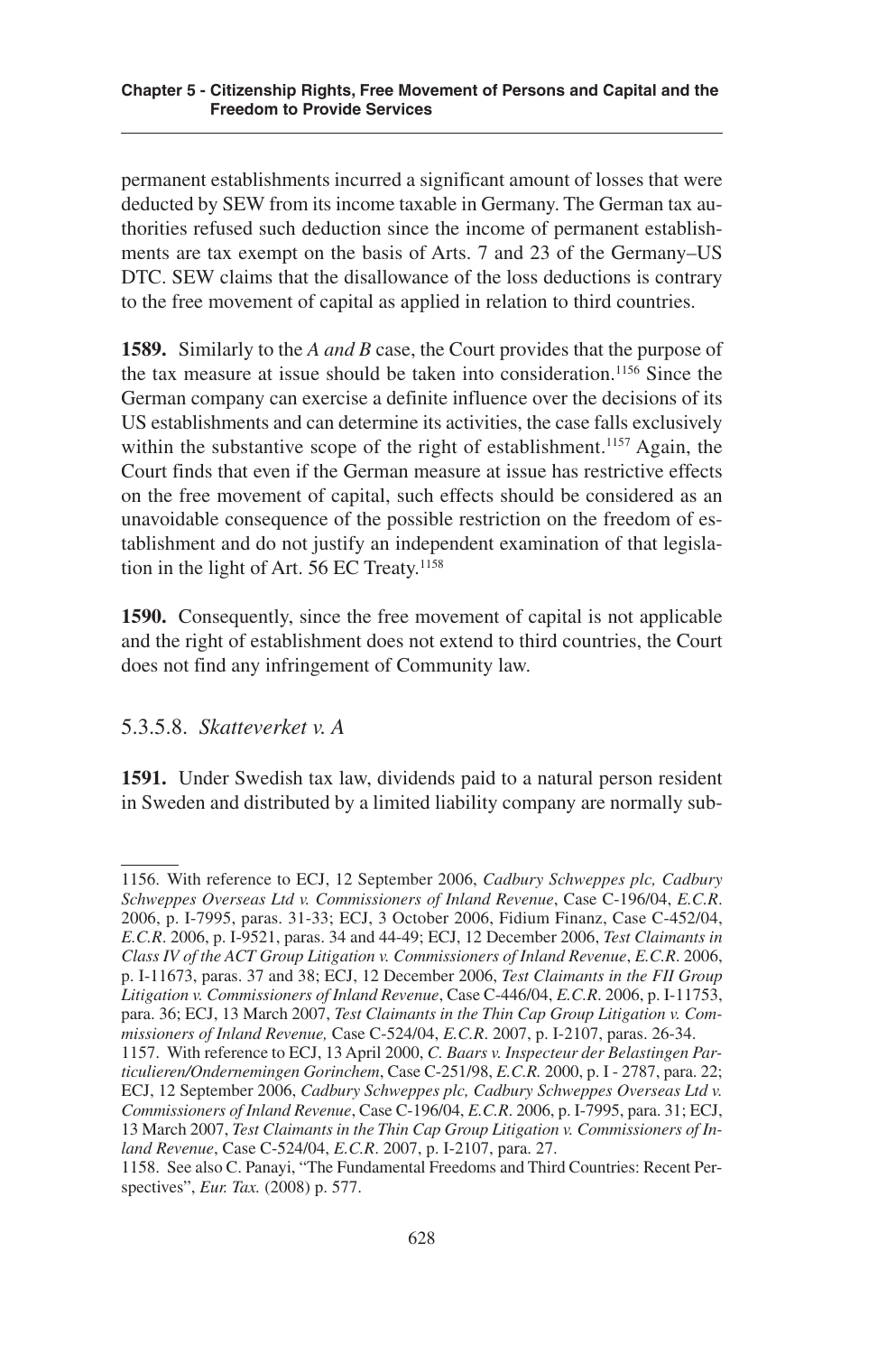ject to income tax in that Member State.<sup>1159</sup> However, dividends distributed by a Swedish limited liability company (parent company) in the form of shares in a subsidiary (hereinafter "share dividends") are not included in taxable income when a number of conditions are met. That exemption for share dividends was repealed in 1994, yet reintroduced in Swedish tax law in 1995. Furthermore, as of 2001, the exemption for share dividends was extended to situations where the distribution of shares is carried out by a foreign company which is established in a state within the European Economic Area ("EEA") or in a state with which Sweden has concluded a double tax convention that contains a provision on the exchange of information.

**1592.** Mr A owns shares in company X, which has its registered office in Switzerland and is considering distributing the shares which it holds in one of its subsidiaries. The level of A's shareholding in company X is apparently unknown. The double tax convention between Sweden and Switzerland does not contain a provision for the exchange of information comparable to that of Art. 26 of the OECD Model Convention. Art. 27 of the applicable double tax convention merely provides for an amicable procedure between the competent authorities of the contracting states with a view to avoid taxation that is not in accordance with the provisions of the convention and to resolve any difficulties or doubts arising as to the interpretation or application of the convention. Thus, the question is raised whether the free movement of capital precludes the Swedish measure that denies the tax exemption to share dividends distributed by companies established in third countries with which no exchange of information procedure has been agreed upon.

**1593.** The merit of the *A* judgment is that, for the first time, the Court addresses the fundamental considerations that have been made against extending its case law on the free movement of capital in intra-Community situations to situations relating to third countries. First, the Court discusses the direct effect of the free movement of capital in relations between Member States and third countries. The Court provides that, as a matter of principle, the exceptions to the free movement of capital in relation to third countries laid down in Arts.  $57(1)$  and  $57(2)$  EC Treaty cannot preclude Art. 6(1) EC Treaty from conferring rights on individuals which they can rely on before the courts. 1160

<sup>1159.</sup> ECJ, 18 December 2007, *Skatteverket v. A*, Case C-101/05, *E.C.R.* 2007, p. I-1131; see P. Pistone, "Ups and Downs in the Case Law of the European Court of Justice and the Swinging Pendulum of Direct Taxation" *Intertax* (2008), pp. 149-151.

<sup>1160.</sup> With reference to ECJ, 14 December 1995, *Criminal proceedings against Lucas Emilio Sanz de Lera and others*, Joined Cases C-163/94, C-16/94 and C-20/94, *E.C.R*. 1995, p. I-4821, para. 47.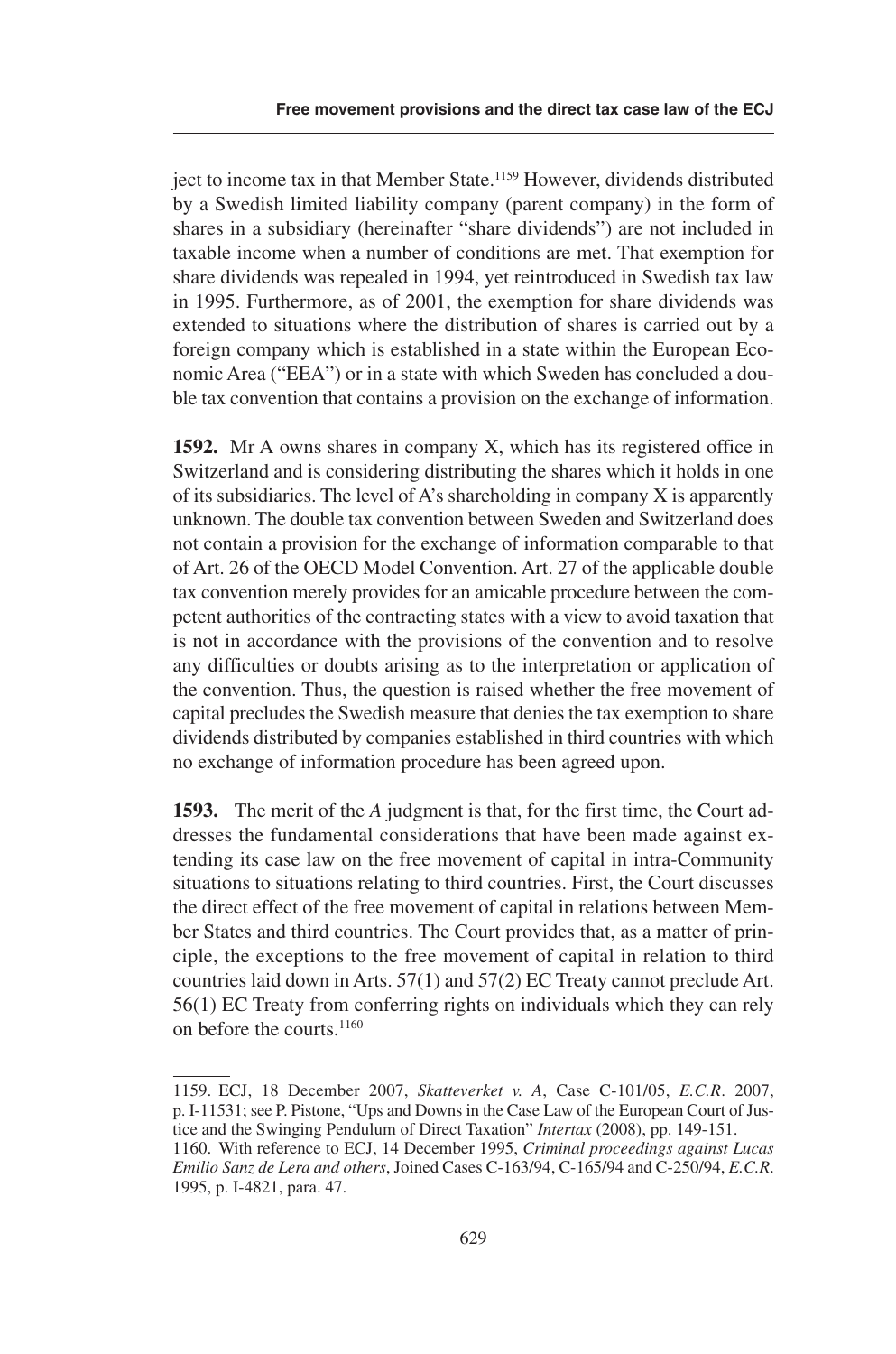**1594.** Secondly, with regard to the concept of "restriction" in extra-Community situations, the Court follows the opinion of Advocate-General Bot<sup>1161</sup> and points out that the Member States chose to enshrine that principle in the same article and in the same terms for movements of capital taking place within the Community and those relating to movement to and from third countries. Furthermore, the Court acknowledges that movement of capital with third countries may pursue objectives other than that of establishing the internal market. But precisely for that reason the Member States considered it necessary to include safeguard clauses and derogations in Arts.  $57(1)$ ,  $57(2)$ ,  $59$ ,  $60(1)$  and  $60(2)$  EC Treaty that apply specifically to the movement of capital to or from third countries. The ECJ immediately reassures the Member States that in determining the extent to which they can apply certain restrictive measures on the movement of capital, account has to be taken of the fact that movement of capital to or from third countries takes place in a different legal context from that which occurs within the Community. Hence, as the Court had already stated in the *FII Group Litigation* case, <sup>1162</sup> it may be that a Member State will be able to demonstrate that a restriction on the movement of capital to or from third countries is justified for a particular reason in circumstances where that reason would not constitute a valid justification for a restriction on capital movements between Member States. On the basis thereof, the ECJ dismisses the argument of some Member States that, by extending the prohibition of restrictions on movement of capital to relations between Member States and third countries without reservations, the Community would unilaterally open up its market to third countries while being put in a weak negotiation position to achieve such liberalization on the part of those countries.

**1595.** Once it is accepted that the intra-Community concept of "restriction" can also be applied in the case at hand, the Court quickly finds that the Swedish measure effectively entails a restriction on the movement of capital between Member States and third countries.

**1596.** As the Court is unsure whether the dividends, which company X is contemplating to distribute to A, relate to direct investments within the meaning of Art.  $57(1)$  EC Treaty, the Court examines whether the Swedish legislation may fall within the exception provided for in that article as a restriction which existed on 31 December 1993. The words "restrictions which

<sup>1161.</sup> Bot A-G, Opinion of 11 September 2007, *Skatteverket v. A, Case*, C-101/0, *E.C.R*. 2007, p. I-1131 paras. 74-83.

<sup>1162.</sup> See ECJ, 12 December 2006, *Test Claimants in the FII Group Litigation v. Commissioners of Inland Revenue*, Case C-446/04, *E.C.R*. 2006, p. I-1173, paras. 170-171.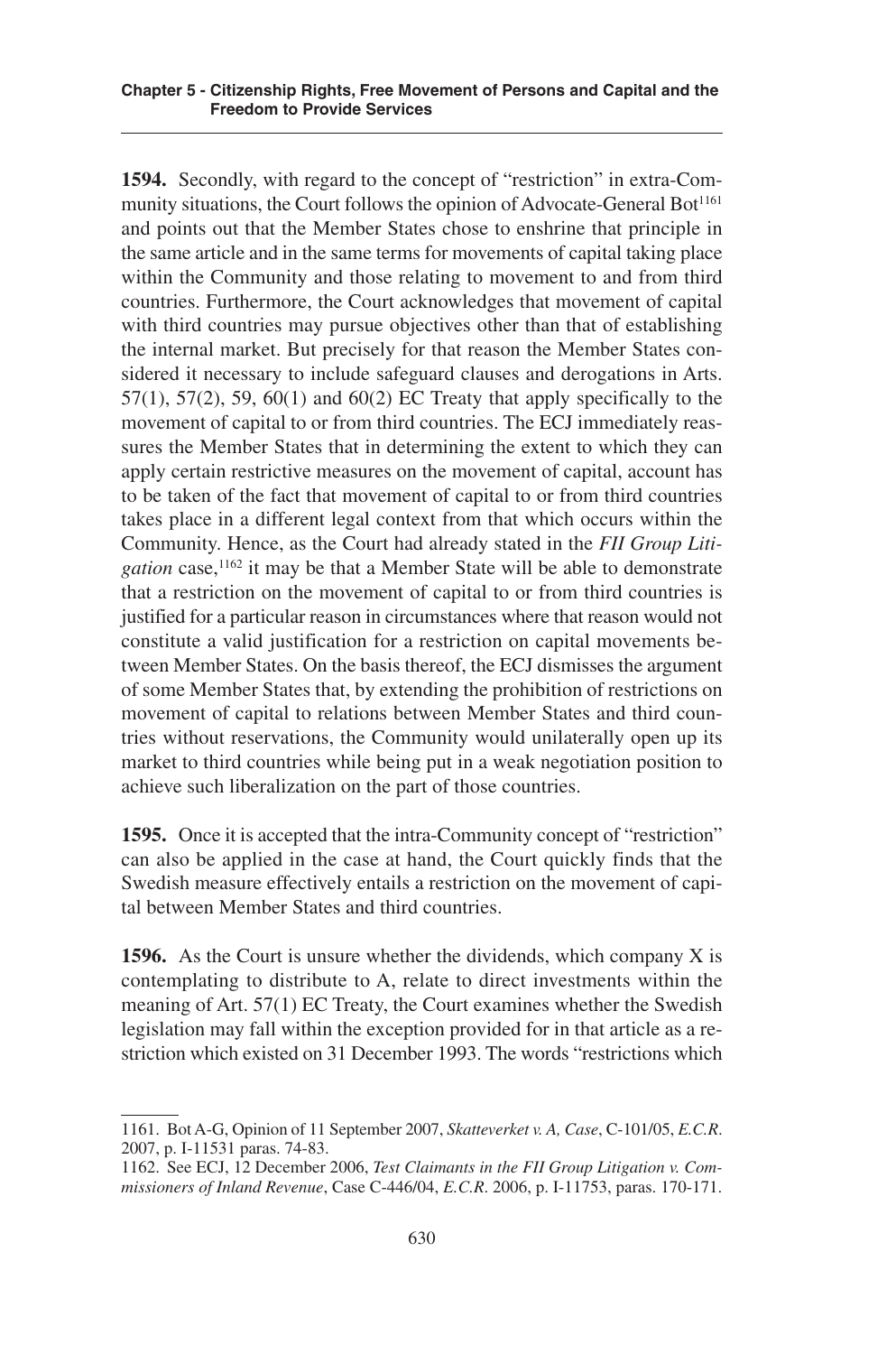exist on 31 December 1993" presuppose that the measure in question formed part of the legal order of the Member State concerned *continuously* since that date. If that was not the case, a Member State could, at any time, reintroduce restrictions on the movement of capital to or from third countries which existed as part of the national legal order on 31 December 1993 but had not been maintained. The Swedish provisions on the *exemption* of share dividends were repealed in 1994, then reintroduced in 1995 and extended in 2001 to dividends paid by companies established in an EEA Member State or in another state with which Sweden has concluded a convention providing for the exchange of information. However, the ECJ points out that the fact remains that the exemption has never been granted for share dividends paid by companies established in a third country outside the EEA that has not concluded such a convention with Sweden. Hence, the Swedish measure must be regarded as a restriction that existed on 31 December 1993 within the meaning of Art.  $57(1)$  EC Treaty. Interestingly, the Court concludes that since it is not clear whether *the dividends in question in the main proceedings* relate to direct investments, it is necessary to examine whether national legislation such as that in issue in the main proceedings may be justified by an overriding requirement of general interest. Just as in *Holböck*, the Court is not so much concerned with the *scope* or the *purpose* of the legislation at issue as it is with the actual facts of the case in determining whether Art.  $57(1)$  is applicable.

**1597.** All intervening Member States invoked the need to guarantee the effectiveness of fiscal supervision as a justification ground for the restrictive nature of the Swedish measure. The Swedish tax authorities did not have recourse to any mutual assistance between competent authorities, as provided for by Directive 77/799, since a non-Member State is concerned. Neither does the double tax convention contain a measure providing for an exchange of information comparable to that in Art. 26 of the OECD Model Convention. Even if the taxpayer has the information necessary to demonstrate that the requirements of the exemption regime are satisfied, the tax authorities remain unable to assess the value of the evidence provided.

**1598.** The ECJ recalls its case law in which it held that the limited nature of the exchange of information provided for by Directive 77/799 is not a sufficient reason for the tax authorities to justify a flat-out refusal to grant a tax advantage. Tax authorities are able to request from the taxpayer the evidence that they consider necessary to effect a correct tax assessment and, where appropriate, refuse the exemption applied for if that evidence is not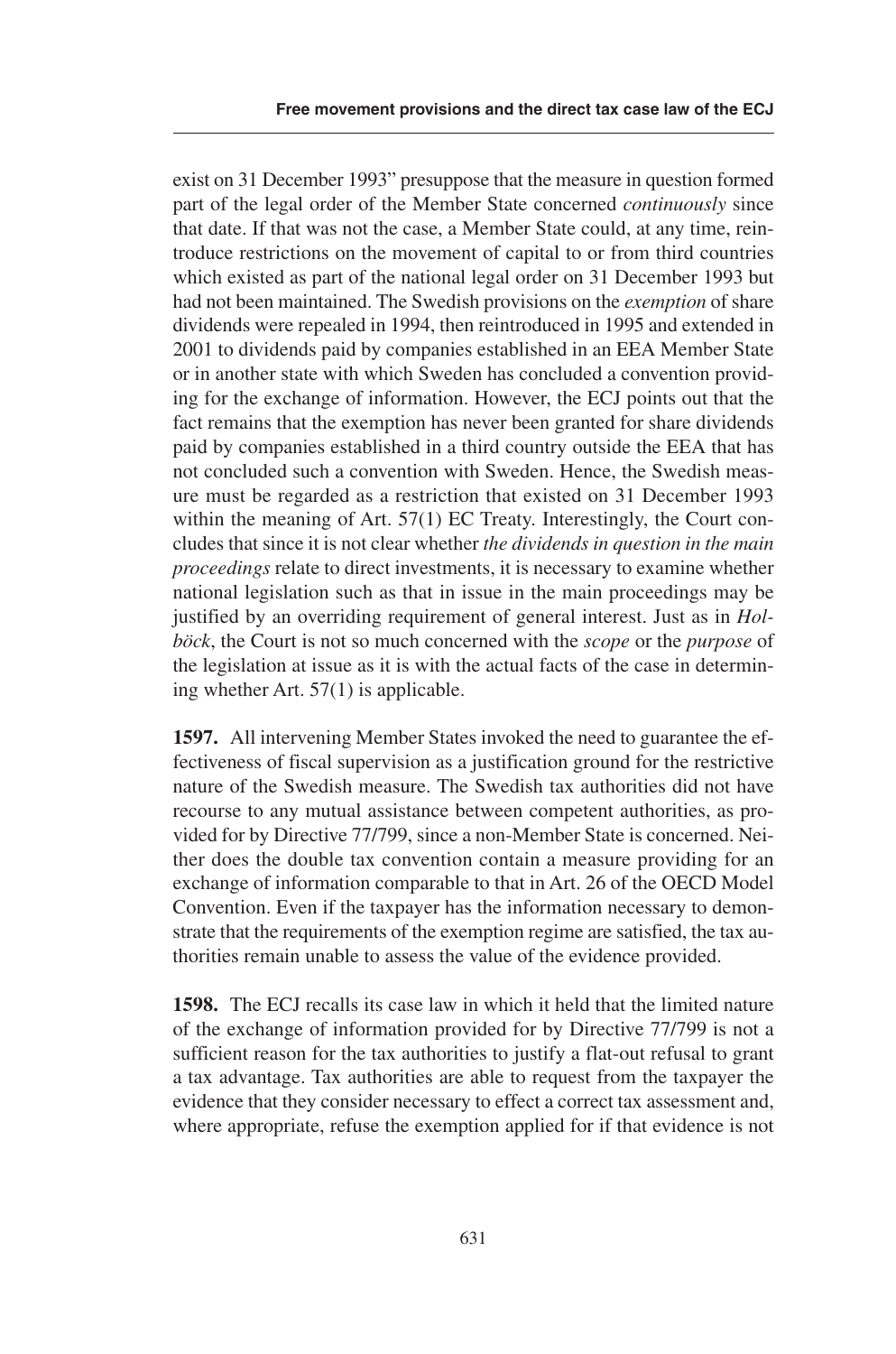supplied.<sup>1163</sup> Hence, in an intra-Community context, the Court has held that the taxpayer should not be precluded *a priori* from providing relevant documentary evidence enabling the tax authorities of the Member State imposing the tax to ascertain, clearly and precisely, that he is not attempting to avoid or evade the payment of taxes.<sup>1164</sup> Furthermore, the taxpayer submitted that insofar as the exemption related to dividends paid by a company that is quoted on the stock exchange, certain information could also be obtained by inspecting the data which such a company was legally required to publish.

**1599.** However, according to the ECJ, such case law relating to intra-Community situations cannot be transposed in its entirety to movements of capital between Member States and third countries. The Court gives two reasons why such movements take place in a different legal context from that of the preceding cases on intra-Community restrictions:

In the first place, relations between the Member States take place against a common legal background, characterised by the existence of Community legislation, such as Directive 77/799, which laid down reciprocal obligations of mutual assistance. Even if, in the fields governed by that directive, the obligation to provide assistance is not unlimited, *the fact remains that that directive established a framework for cooperation* between the competent authorities of the Member States which does not exist between those authorities and the competent authorities of a third country where the latter has given no undertaking of mutual assistance.

In second place, … the *Community harmonisation measures on company accounts* which apply in the Member States allow the taxpayer to produce reliable and verifiable evidence on the structure or activities of a company established in another Member State, whereas the taxpayer is not ensured of such an opportunity in the case of a company established in a third country which is not required to apply those Community measures.<sup>1165</sup> (emphasis added)

**1600.** Hence, the ECJ concludes that where the legislation of a Member State makes the grant of a tax advantage dependent on satisfying requirements, compliance with which can be verified only by obtaining informa-

<sup>1163.</sup> With reference to ECJ, 28 January 1992, *Hans-Martin Bachmann v. Belgian State*, Case C-204/90, *E.C.R.* 1992, p. I-249, para. 20; ECJ, 30 January 2007, *Commission v. Denmark*, Case C-150/04, *E.C.R.* 2007, p. I-1163, para. 54; ECJ, 11 October 2007, ELISA, Case C-451/05, *E.C.R.* 2007, p. I-8251, paras. 94 and 95.

<sup>1164.</sup> With reference to ECJ, 8 July 1999, *Baxter and others*, C-24/97, *E.C.R.* 1999, p. I-4809, paras. 19 and 20; ECJ, 10 March 2005, Case C-39/04, *Laboratoires Fournier SA t. Direction des vérifications nationales et internationales*, *E.C.R*. 200, p. I-207, para. 25; ECJ, 11 October 2007, ELISA, Case C-451/05, *E.C.R.* 2007, p. I-8251, para. 96. 1165. ECJ, 18 December 2007, *Skatteverket v. A*, Case C-101/05, *E.C.R.* 2007, p. I-1131, paras. 61-62.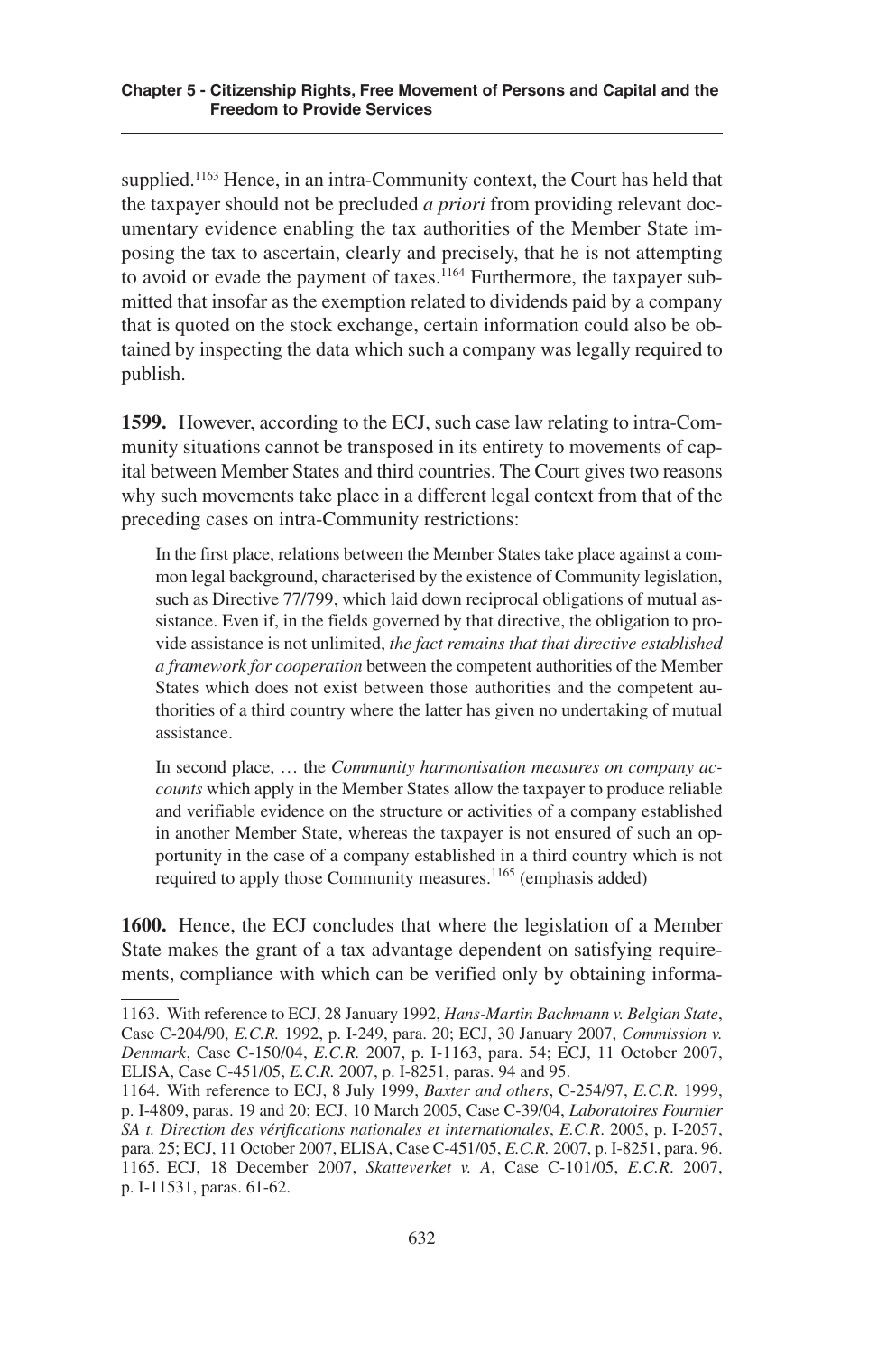tion from the competent authorities of a third country, it is legitimate for that Member State to refuse to grant that advantage if it proves impossible to obtain such information from that country. The ECJ leaves it to referring court to decide whether compliance with the conditions for the share dividend exemption can only be verified by obtaining information from the competent authorities of Switzerland.

### .3..9. *Orange European Smallcap Fund*

**1601.** The first third country issue brought up in the *Orange European Smallcap Fund* case<sup>1166</sup> (hereinafter "OESF") is the fact that Dutch legislation reduced the tax credit for foreign withholding taxes granted to investment companies proportional to the shares held by non-resident shareholders or entities established outside of the Netherlands, including shareholders or entities established outside the Community.

**1602.** The ECJ repeats the principles with regard to the third country applicability of the free movement of capital it established in the *FII* and *Skatteverket v. A* cases discussed above. Encouraged by the ruling in those cases that a restriction on capital movements to or from third countries could be justified for a particular reason in circumstances where that reason would not constitute a valid justification for a restriction on capital movements between Member States, the Dutch government invoked a justification ground that had never been accepted in intra-Community situations. It argued in particular that the need to avoid a reduction in tax revenue<sup>1167</sup> must be capable of being relied upon as justification for a restriction on the movement of capital to or from third countries. Although the Court is highly conditional in its response, it does not altogether rule out the acceptability of such justification ground as it has done many times over with regard to intra-Community situations. Conversely, the ECJ avoids having to rule on the issue by pointing out that the reduction of the tax credit concession in proportion to the interest in the investment company held by shareholders resident or established in third countries has the effect of reducing the total amount of profit available for distribution for all shareholders of that company, *including those established within the Community*. What follows is a rather Jesuitical consideration of the ECJ:

9. Consequently, *on the assumption that such a ground may be relied upon as justification for a restriction on the movement of capital to or from third countries*, such a justification cannot be taken into consideration in the present case,

<sup>1166.</sup> See supra at 5.3.4.36.

<sup>1167.</sup> See infra at 5.3.6.2.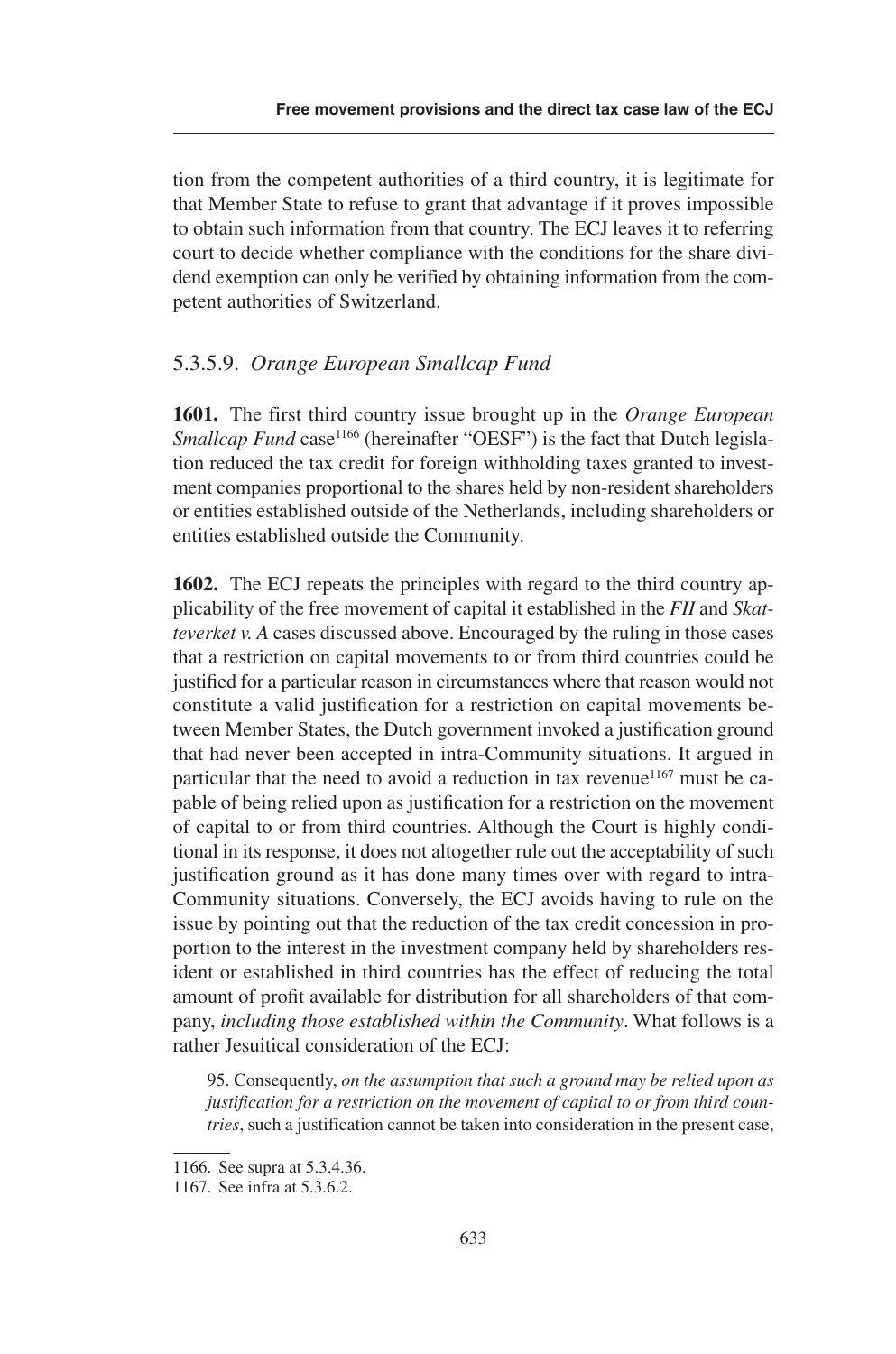inasmuch as that reduction affects all shareholders of the collective investment enterprise concerned without distinction, whether resident or established in the Member States or in third countries. (emphasis added)

**1603.** Clearly, the ECJ did not want to exclude altogether that a reduction in tax revenue as a justification ground for a restriction on the movement of capital with regard to third countries might be acceptable. The Court merely points out that the consequence of the Dutch measure in question goes beyond compensating a loss of tax revenue with regard to third country residents, but also affects intra-Community situations. For that reason, the decision of the ECJ in relation to intra-Community situations<sup>1168</sup> equally applies to situations in which shareholders of an investment company are resident or established in third countries.

**1604.** A second issue raised in *OESF* concerns the meaning of the "direct investment" concept of Art. 57(1) EC Treaty, particularly whether it covers the holding of a participation in a company that does not put the holder in a position to exercise a decisive influence over the management or control of that company. The ECJ again refers to the nomenclature annexed to Directive 88/361/EEC on the implementation of Art. 67 EC Treaty. It follows therefrom that direct investments relate to investments of any kind undertaken by natural or legal persons and which serve *to establish or to maintain lasting and direct links* between the persons providing the capital and the undertakings to which that capital is made available in order to carry out an economic activity.<sup>1169</sup> However, the ECJ now gives some more guidance by providing that the objective of establishing or maintaining lasting economic links presupposes that the shares held by the shareholder enable him, either pursuant to the provisions of the national laws relating to companies limited by shares or in some other way, *to participate effectively in the management of that company or in its control*.

**1605.** Thus, it appears that whereas establishment requires that the shareholder can exercise a definite influence on the company and determine its activities, direct investment only requires that lasting and direct links are established or maintained which allow the shareholder to *participate* effectively in the management or control of that company.

<sup>1168.</sup> See supra at 5.3.4.36.3.

<sup>1169.</sup> ECJ, 12 December 2006, *Test Claimants in the FII Group Litigation v. Commissioners of Inland Revenue*, Case C-446/04, *E.C.R*. 2006, p. I-1173, paras. 179-181; ECJ, 18 December 2007, *Skatteverket v. A*, Case C-101/05, *E.C.R.* 2007, p. I-11531, para. 16; ECJ, 23 October 2007, *Commission v. Germany*, Case C-112/05, E.C.R. 2007, p. I-8995, para. 18.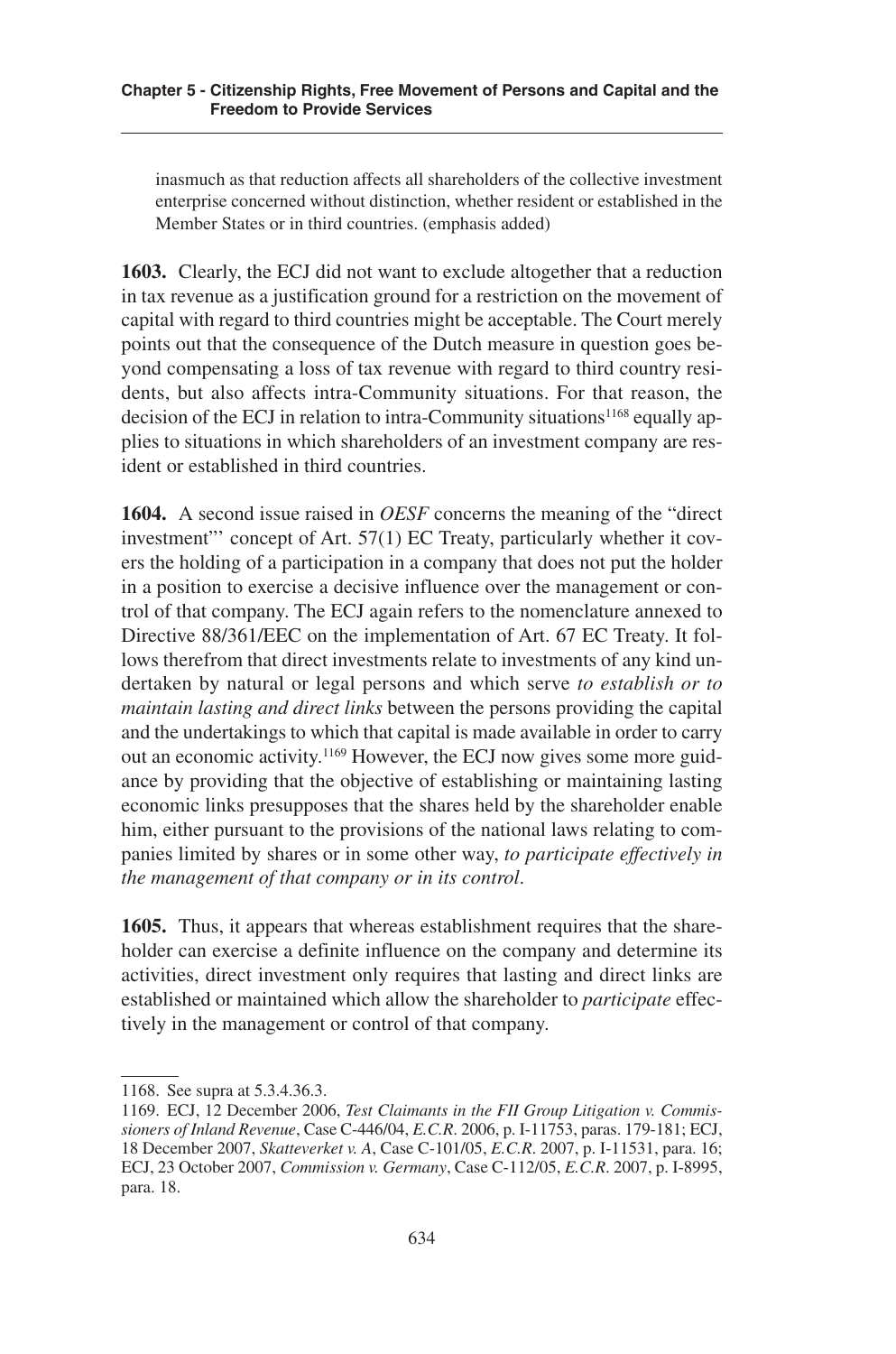**1606.** Thirdly, the referring Dutch court wanted to know whether the answer to the first third country issue also applied to situations where the dividend was distributed by a company established in a third country. The ECJ replied that as soon as the Netherlands decided to grant investment companies established on its territory a tax credit for withholding taxes levied abroad and to exercise its taxing competence over all dividends distributed by such enterprises to their shareholders, whether resident or established in that Member State or in others, or in third countries, it had to extend the benefit of that concession to investment companies the shareholders of which include shareholders who are not resident or are not established in the Netherlands. The Court states that the same considerations as made above<sup>1170</sup> are relevant and that the free movement of capital also precludes the Dutch legislation as it applies to dividends received from third countries.

### .3..10. *STEKO*

**1607.** The issue of third country applicability is not comprehensively dealt with in the *STEKO* decision.<sup>1171</sup> It was not clear from the questions of the referring national court whether the shareholdings at stake were shareholdings in companies established within or outside the EU. The German authorities invoked that the need to ensure the effectiveness of fiscal supervision would be an adequate justification ground for refusing the tax deductibility of the depreciation of participations in companies established outside the EU.

**1608.** The ECJ simply holds that such a justification ground is of no relevance where the depreciation in the value of holdings in non-resident companies is the result of a fall in the stock market, which had been established in the facts of the case. Consequently, the final ruling of the Court finds the German measure contrary to the free movement of capital without making any further qualification with regard to participations in companies established outside the EU.

# .3..11. *KBC Bank*

**1609.** The *KBC Bank* and *BRB* joined cases<sup>1172</sup> concern the compatibility of the Belgian dividend received deduction (hereinafter "DRD") regime

<sup>1170.</sup> See also supra at 5.3.4.36.3.

<sup>1171.</sup> See supra at  $5.3.4.42$ . – no written opinion of the Advocate-General was issued.

<sup>1172.</sup> ECJ, Order of 4 June 2009, *Belgium v. KBC Bank NV and Beleggen, Risicokapitaal, Beheer NV*, Joined Cases C-439/07 and C-499/07, *not yet published*; see also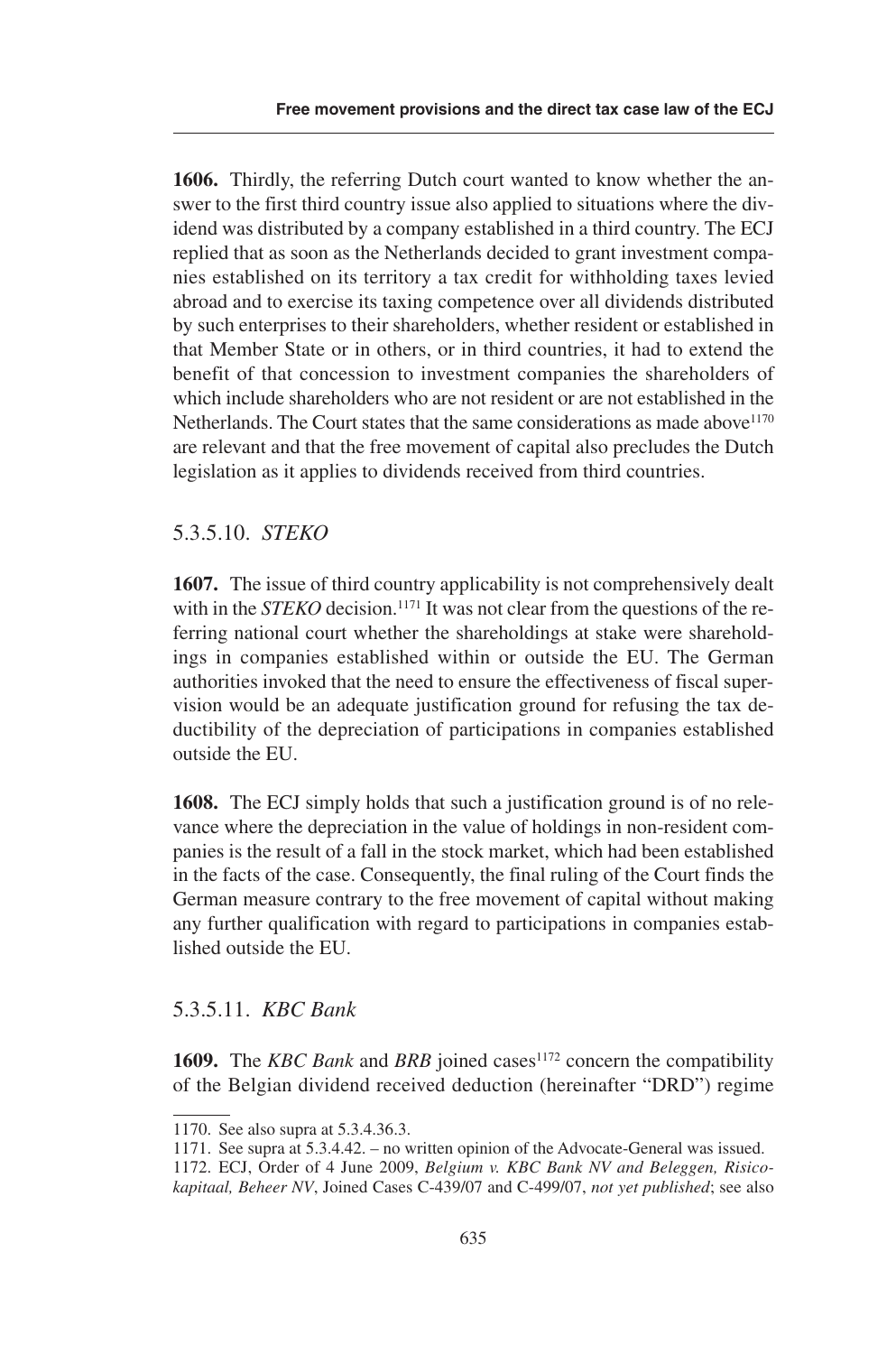with Art. 4 of the Parent-Subsidiary Directive, with the right of establishment and free movement of capital. In an earlier *Cobelfret* decision, the ECJ had concluded that the DRD regime, with respect to intra-Community dividends, is precluded by the Parent-Subsidiary Directive. In the *KBC Bank* case, the same material issue was put before the ECJ but now in relation to dividends distributed by companies established in non-EC countries.

**1610.** In its implementation of the Parent-Subsidiary Directive, Belgian tax legislation first includes qualifying dividends received in the taxable profits of a Belgian parent company and, subsequently, grants the Belgian parent company a dividend received deduction ("DRD") of 95% of the qualifying dividends. However, the DRD is limited to the net operating profits, meaning that any "excess" DRD cannot be used and does not increase the tax losses of the Belgian parent company. In other words, the net operating losses of a Belgian parent company are set off against income from dividends received and the dividend received deduction subsequently granted may only reduce the taxable income to zero. Thus, any excess DRD cannot be used nor can it be carried forward or carried back. The overall effect of the limitation of DRD is that the net operating losses of the parent company cannot be offset against future taxable profits.

**1611.** KBC Bank received dividends from non-EC resident companies, which gave rise to "excess" or unusable DRD because of an insufficiently positive tax base. The request for a preliminary ruling therefore included the question whether Belgium was obliged under the free movement of capital to remedy the "excess" DRD incurred on non-EC sourced dividends.

**1612.** The ECJ first repeats its findings of the *Cobelfret* case, i.e. that Belgium failed to implement the Parent-Subsidiary Directive correctly with respect to intra-EU dividends because it does not effectively refrain from taxing dividend income in all situations.

**1613.** Surprisingly, however, the ECJ decided in its *KBC Bank* order that if dividends from third countries are treated less favourably than Belgian dividends, it is up to the national courts to determine whether the free movement of capital is applicable and whether such freedom precludes a difference in the treatment of the dividend distributions. The ECJ then gives a summary of its traditional position on the free movement of capital with regard to third countries as guidance for the national courts. First, the ECJ

P. Bielen, "Aftrekbeperking DBI-overschotten strijdig met de Moeder-dochterrichtlijn", 39 *T.F.R.* (2009) pp. 327-329; P. Bielen, "Hof van Justitie hakt Europese knoop inzake DBI-overschotten niet volledig door", 367 *T.F.R.* (2009) pp. 746-71.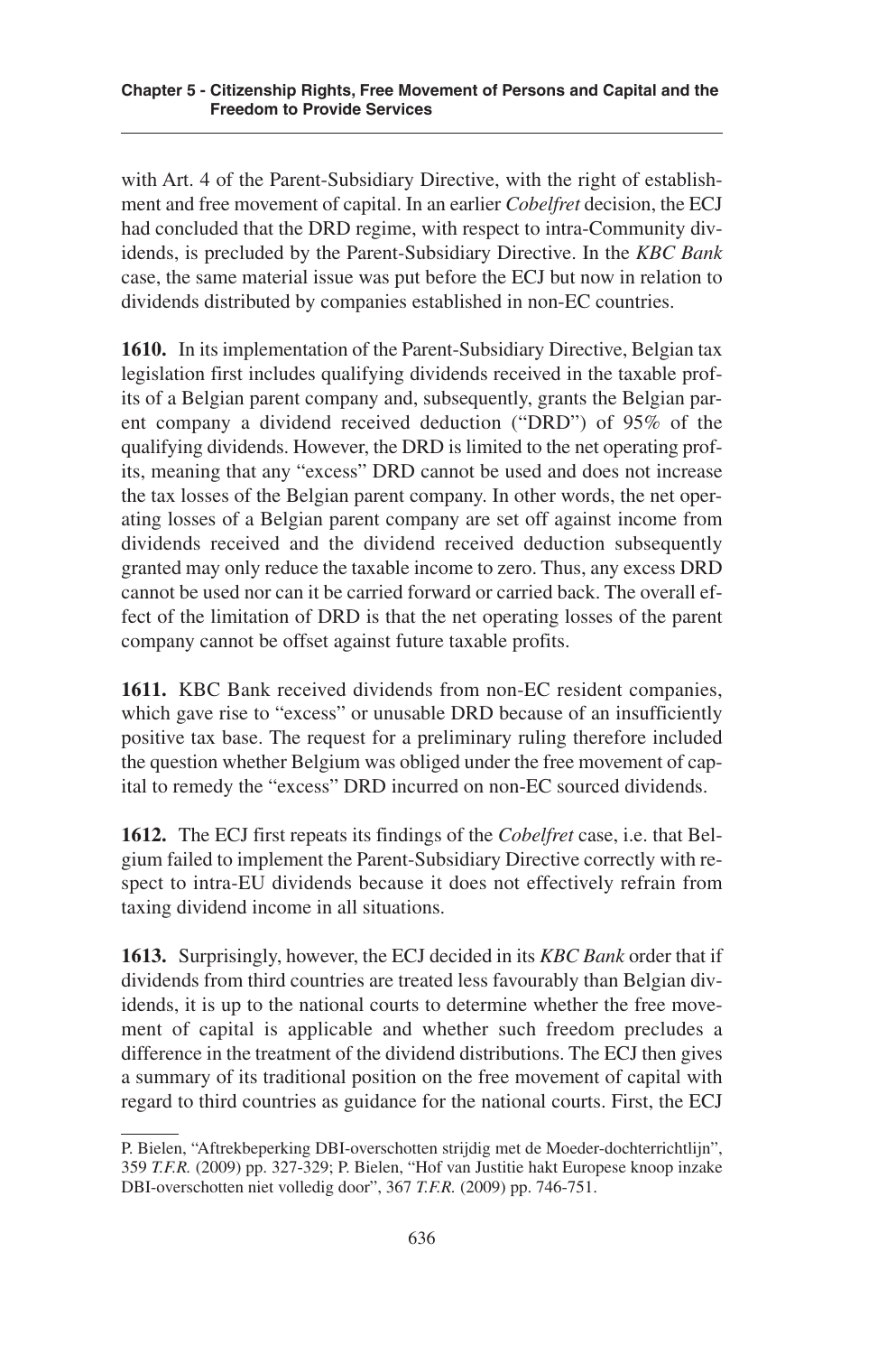provides that, in order to determine the applicable free movement right, account has to be taken of the scope of the national measure at issue. If the scope of the national measure at issue does not depend on the size of the participation, both the right of establishment and the free movement of goods may be applicable.<sup>1173</sup> However, if the actual participation in the case at hand confers on the shareholder definite influence over the company's decisions and allows the shareholder to determine the company's activities, the right of establishment takes precedence. 1174

**1614.** Secondly, the ECJ reminds the national courts that account has to be taken of the fact that movement of capital to or from third countries takes place in a different legal context from that which occurs within the Community. More in particular, because of the existence of Directive 77/799,<sup>1175</sup> taxing economic activity within the Community may not always be comparable to economic activities carried out between Member States and third countries. 1176

**1615.** Thirdly, it cannot be excluded that a Member State can invoke a justification ground for a restriction of the free movement of capital with respect to non-EC countries under circumstances where the same justification ground would not be acceptable to justify a restriction on the free movement of capital between Member States.<sup>1177</sup>

**1616.** The ECJ concludes that it is up to the national judge to decide whether, taking account of the scope of the national measure and the actual facts of the case, the free movement of capital is applicable and whether such national measure is precluded by the free movement of capital.

<sup>1173.</sup> With reference to ECJ, 12 December 2006, *Test Claimants in the FII Group Litigation v. Commissioners of Inland Revenue*, Case C-446/04, *E.C.R*. 2006, p. I-1173, para. 36; ECJ, 26 June 2008, *Finanzamt Hamburg-Am Tierpark v. Burda GmbH*, Case C-284/06, *E.C.R*. 2008, p. I-471, para. 71.

<sup>1174.</sup> ECJ, 12 December 2006, *Test Claimants in the FII Group Litigation v. Commissioners of Inland Revenue*, Case C-446/04, *E.C.R*. 2006, p. I-1173, para. 81.

<sup>1175.</sup> Council Directive 77/799/EEC of 19 December 1977 concerning mutual assistance by the competent authorities of the Member States in the field of direct taxation, *O.J.* L 336, 27 December 1977, pp. 15-20.

<sup>1176.</sup> With reference to ECJ, 12 December 2006, *Test Claimants in the FII Group Litigation v. Commissioners of Inland Revenue*, Case C-446/04, *E.C.R*. 2006, p. I-1173, para. 170; ECJ, Order of 23 April 2008, *Test Claimants in the CFC and Dividend GLO v. Commissioners of Inland Revenue, C-201/05, E.C.R. 2008, p. I-2875, para. 92.* 

<sup>1177.</sup> With reference to ECJ, 18 December 2007, *Skatteverket v. A*, Case C-101/0, *E.C.R*. 2007, p. I-1131, paras. 36 and 37; ECJ, Order of 23 April 2008, *Test Claimants in the CFC and Dividend GLO v. Commissioners of Inland Revenue*, C-201/0, *E.C.R.* 2008, p. I-2875, para. 93.